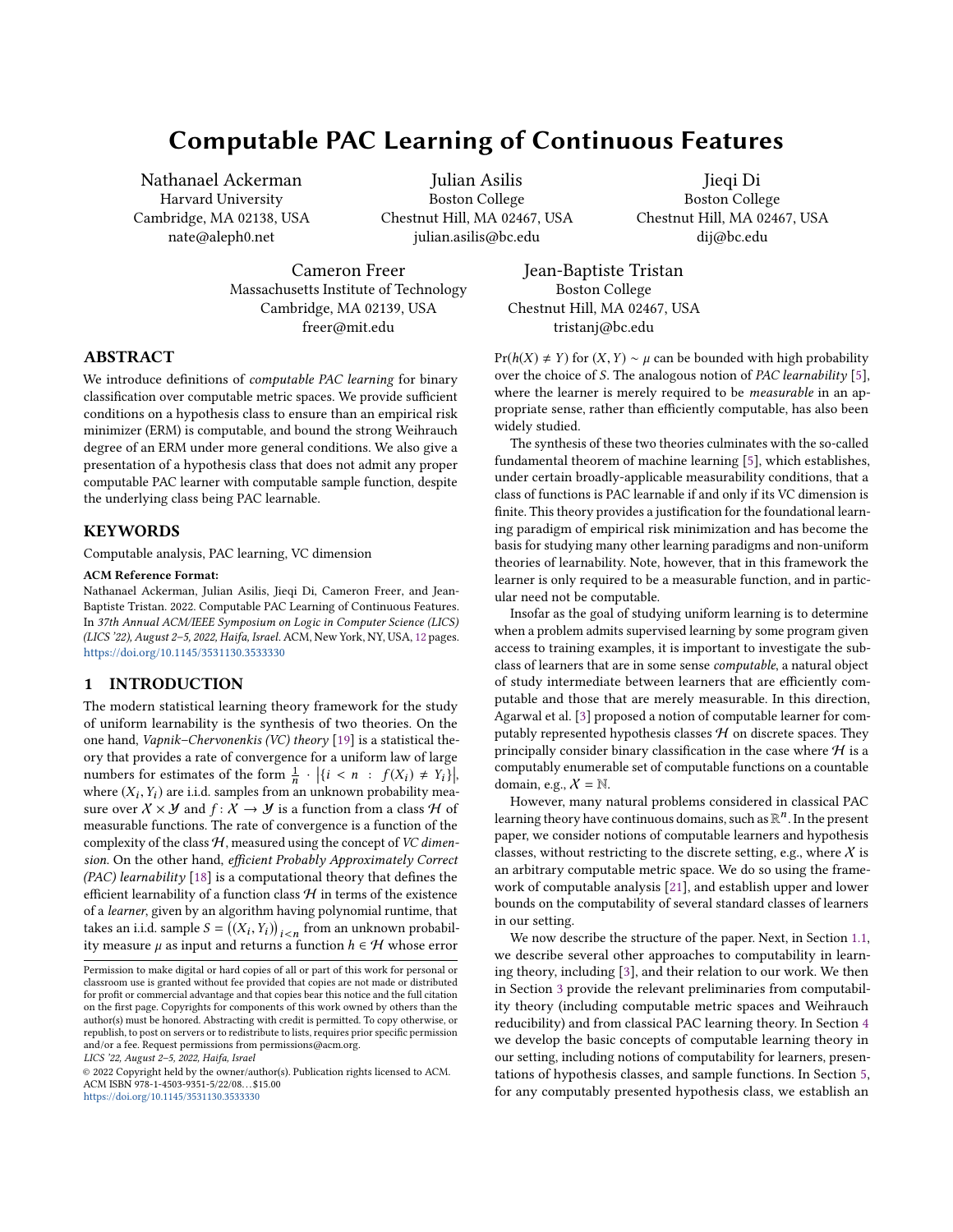upper bound on the strong Weihrauch degree of an empirical risk minimization (ERM) learner and its parallelization, and we provide sufficient conditions for an ERM learner to be computable. Finally, in Section [6](#page-9-0) we prove matching lower bounds, via the construction of a (computable presentation of a) hypothesis class that is PAC learnable but which has no computable proper PAC learner that admits a computable sample function.

#### <span id="page-1-0"></span>1.1 Related work

Computability of PAC learners has also been studied by Agarwal et al. [\[3\]](#page-10-1), who consider the setting of discrete features and countable hypothesis classes. They provide several positive and negative results on the computability of both proper and improper learners for various notions of computably presented hypothesis classes, in both the realizable and agnostic cases. Our results, when we restrict our setting to discrete spaces, correspond most closely to their results for so-called recursively enumerably representable (RER) hypothesis classes. In particular, our Theorem [5.3](#page-9-1) can be viewed as a generalization of [\[3,](#page-10-1) Theorem 10].

The related notion of strong computable learning is introduced and studied by Sterkenburg [\[17\]](#page-11-4), likewise in the case of discrete features and countable hypothesis classes. Strong computable learners are defined by the existence of a computable sample function, a condition first studied in an earlier version [\[1\]](#page-10-2) of the present paper. Furthermore, [\[17\]](#page-11-4) considers the arithmetical complexity of learnability alongside its set-theoretic undecidability.

Computability of non-uniform learning, which we do not consider in this paper, has been studied in the discrete setting by Soloveichik [\[16\]](#page-11-5), as well as in [\[3\]](#page-10-1).

In the present paper (and [\[3\]](#page-10-1)) when considering a function with finite codomain (as arises for both learners and presentations of hypothesis classes), the notion of computable function is such that for each input, the output is always eventually given. It is also reasonable to consider settings in which there is a particular value signaling non-halting, which the computable function may never identify. This approach is explored by Crook et al. [\[10\]](#page-11-6), where nonhalting of a learner's output is signaled by the value ⊥. A related approach is considered by Calvert [\[9\]](#page-11-7), who studies PAC learning for concepts that are  $\Pi_1^0$  classes on  $2^{\mathbb{N}}$ , which can be thought of as equiv-<br>clant to mealing with assumptible functions from  $2^{\mathbb{N}}$  to Sigmiddia alent to working with computable functions from  $2^{\overline{N}}$  to Sierpiński space S (i.e., the space  $\{\bot, \top\}$  with open sets  $\{\emptyset, \{\top\}, \{\bot, \top\}\}\)$ , where the inverse image of ⊤ is the  $\Pi_1^0$  class in question.<br>The computability of PAC learnshility has also been si

The computability of PAC learnability has also been studied by Wehner [\[20\]](#page-11-8) and Schaefer [\[14\]](#page-11-9), who characterize the arithmetical complexity of deciding finiteness of the VC dimension for various families of hypothesis classes.

Another interaction between learning theory and computability is in the setting of "learning in the limit" [\[12\]](#page-11-10), sometimes called TxtEx learning. One recent result by Beros [\[4\]](#page-10-3) in this framework establishes the  $\Sigma_3^0$ -completeness of this learning problem for certain<br>computably enumerable by nothesis classes computably enumerable hypothesis classes.

#### 2 SUMMARY OF MAIN RESULTS

The field of supervised learning concerns the task of predicting labels from features given a sample of labeled features  $S = ((x_i, y_i))_{i < n}$ and famously underscores successes in such settings as image

recognition and spam detection. Given a universe  $X$  of features and Y of labels, a learner can be formalized as a function A:  $(X \times Y)^{<\omega} \times X \rightarrow Y$  sending a sample S and feature x to its predicted label  $A(S, x)$ .

The success of a learner A is formulated with respect to a particular *hypothesis class*  $H \subseteq \mathcal{Y}^X$  and a family  $\mathbb D$  of probability measures over  $X \times Y$ , by means of the PAC learning paradigm. In particular, A is said to be a PAC learner for  $H$  with respect to  $D$  if there exists a *sample function*  $m: (0, 1)^2 \rightarrow \mathbb{N}$  so that, when trained<br>on samples of size at least  $m(c, \delta)$ , with probability at least  $(1 - \delta)$ on samples of size at least  $m(\epsilon, \delta)$ , with probability at least  $(1 - \delta)$ over the choice of sample, A attains error no more than  $\epsilon$  worse than any hypotheses in  $H$ , when the true underlying distribution lies in  $D$ . The case in which  $D$  consists of all measures over  $X \times Y$ is referred to as learning in the agnostic case, and the case in which D is restricted to those measures for which some  $h$  ∈  $H$  attains an error of 0 is referred to as learning in the realizable case (with respect to  $H$ ).

In the setting of binary classification, i.e.,  $\mathcal{Y} = \{0, 1\}$ , the existence of a PAC learner for a class  $H$  (with respect to any family  $D$  of measures) is determined by the VC dimension of  $H$ , a combinatorial measure of its complexity. The so-called fundamental theorem of machine learning establishes that, under tame measurability conditions, there exists a PAC learner for  $H$  with respect to  $D$ if and only if its VC dimension is finite. Furthermore, it establishes that in this case, every learner A that is an empirical risk minimizer (ERM), i.e., for which  $A(S, \cdot)$  minimizes empirical error over  ${\mathcal H}$  for every sample S, is indeed a PAC learner for  ${\mathcal H}$  and any  ${\mathbb D}.$ 

Crucially, the classical fundamental theorem permits learners to be arbitrary Borel measurable functions, which need not be computable. In order to more faithfully capture the setting of machine learning, we consider the computability of learners. In this paper, we investigate to what extent results in classical learning theory have computable analogues; when computable analogues need not exist, we quantify how badly noncomputable they can be.

To this end, we study binary classification over domains  $\chi$  which are arbitrary computable metric spaces and define a computable learner to be a learner that is computable as a map of computable metric spaces. In order to study which classes can be learned by computable learners, we consider the case where elements of  $H$ are identified by indices bearing some structure. Namely, given an index space  $I$ , we say that a map  $\mathfrak{H}: I \times X \rightarrow Y$  is a *presentation* of the underlying hypothesis class

$$
\tilde{\mathfrak{H}}^{\dagger} = \text{range} \left( i \in \mathcal{I} \mapsto \tilde{\mathfrak{H}}(i, \cdot) \right).
$$

Such a presentation is said to be computable when  $I$  is a computable metric space and  $\mathfrak H$  is computable as a map of computable metric spaces. We also study the notion of a *proper learner* for  $\mathfrak{H}$ , i.e., a map  $\mathfrak{A}: (X \times Y)^{<\omega} \to I$ , which is said to *induce* the learner A given by

$$
A((x_i,y_i)_{i\in[n]},x)=\mathfrak{H}(\mathfrak{A}((x_i,y_i)_{i\in[n]}),x).
$$

A proper learner is computable when it is computable as a map of computable metric spaces.

We now present our primary results, expressed using the language of represented spaces and strong Weihrauch reducibility (see Section [3.1](#page-2-1) for details).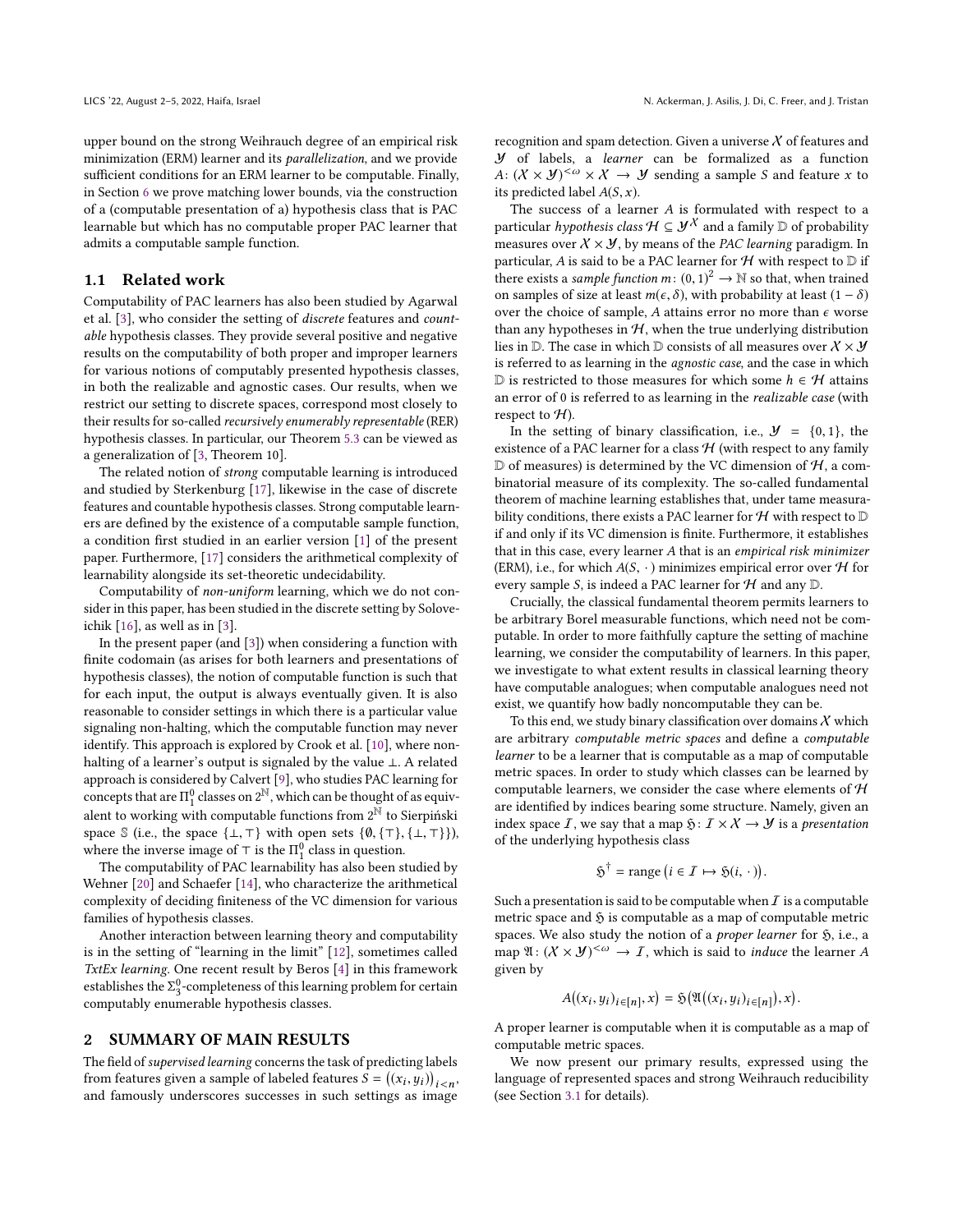Computable PAC Learning of Continuous Features Licence and the Control of Continuous Features Licence and the Continuous Features Licence and the Continuous Features Licence and the Control of Continuous Features Licence a

First, we show that hypothesis classes equipped with computable presentations always admit an ERM that is computable in the realizable case.

<span id="page-2-2"></span>COROLLARY 2.1 (OF THEOREM [5.3\)](#page-9-1). If  $\mathfrak{H}: I \times X \rightarrow \mathcal{Y}$  is a computable presentation, then there is an ERM for  $\mathfrak{H}^{\dagger}$  that is computable in the realizable case.

Observe that this result holds even when the hypothesis class  $\mathfrak H^\dagger$  has infinite VC dimension (and hence is not PAC learnable). For classes of finite VC dimension, every ERM learner is a PAC learner (see Theorem [3.23\)](#page-5-0). Hence when  $\tilde{p}^{\dagger}$  has finite VC dimension, the ERM produced by Corollary [2.1](#page-2-2) is a PAC learner.

For learning  $\mathfrak H$  in the agnostic case, we characterize the worstcase noncomputability of ERM learners by bounding the strong Weihrauch degree of a particular ERM learner as a function of the index set  $I$ . We make use of the limit map lim<sub>X</sub>, which essentially sends the Cauchy sequences in a computable metric space  $X$  to their limits.

<span id="page-2-3"></span>COROLLARY 2.2 (OF THEOREM [5.1\)](#page-8-1). If  $\mathfrak{H}: I \times X \rightarrow \mathcal{Y}$  is a computable presentation, then there exists an ERM learner for  $\mathfrak{H}^{\dagger}$ in the agnostic case that is strongly Weihrauch reducible to  $\lim_{\tau}$ .

Likewise, when  $\mathfrak H^{\dagger}$  has finite VC dimension, this result shows that we can always find a PAC learner with the stated upper bound.

The parallelization of a function can be thought of as simultaneously evaluating countably many instances of the original function. As such, it is often the more appropriate object of study when considering the strong Weihrauch reducibility of functions, such as learners, whose range is finite (as opposed to settings where infinitely many bits are required to describe the output).

When considering the parallelization of a learner as in Corol-lary [2.2,](#page-2-3) the upper bound may increase from  $\lim_{\mathcal{I}}$  to  $\lim_{\mathbb{N}^N}$  but no further.

<span id="page-2-4"></span>COROLLARY 2.3 (OF COROLLARY [5.2\)](#page-9-2). If  $\mathfrak{H}: I \times X \rightarrow Y$  is a computable presentation, then there is an ERM for  $\tilde{\mathfrak{H}}^{\dagger}$  whose parallelization is strongly Weihrauch reducible to  $\lim_{N\to\infty}$ .

By a classical result, ERM learners for hypothesis classes of finite VC dimension are furthermore guaranteed to admit computable sample functions (see Theorem [3.24\)](#page-5-1). As such, Corollary [2.3](#page-2-4) implies that when  $\mathfrak{H}^\dagger$  has finite VC dimension, we can always find a PAC learner A with sample function m for which the pair  $(A, m)$  is strongly Weihrauch reducible to  $\lim_{N\to\infty}$ , written  $(\widehat{A},m) \leq_{\text{sW}} \lim_{N\to\infty}$ , where  $\widehat{A}$  denotes the parallelization of A.

We are able to show that the corresponding bound for proper learners is tight.

COROLLARY 2.4 (OF THEOREM [6.1\)](#page-10-4). There is a computable presentation  $\mathfrak H$  such that for every proper learner  $\mathfrak A$  that induces a PAC learner for  $\mathfrak{H}^{\dagger}$  and every sample function m for the induced learner,  $\lim_{\mathbb{N}^{\mathbb{N}}}$   $\leq_{\mathrm{sW}}$   $(\widehat{\mathfrak{A}},m)$ .

When considering the computability of an algorithm that requests samples (of a given size) and outputs hypotheses with a desired error and failure probability, one must consider the computability of not just a learner, but also of an accompanying sample function. Even though ERMs for classes of finite VC dimension

admit computable sample functions, this is not the case in general. We exhibit a computable PAC learner A that does not admit any computable sample function.

<span id="page-2-5"></span>Corollary 2.5 (of Theorem [4.12\)](#page-8-2). There exists a computable PAC learner A for a hypothesis class  $H$  and collection of measures  $D$ such that any sample function m for A is noncomputable.

Corollary [2.5](#page-2-5) provides a concrete example of how one must take into account the computability of sample functions as well as learners, when studying the hardness of learning problems.

#### <span id="page-2-0"></span>3 PRELIMINARIES

This section provides a brief treatment of the computability theory and classical learning theory that form the starting point of our study.

We begin by recalling several pieces of notation. For a set I, we write  $(s_i)_{i \in I}$  to denote an *I*-indexed sequence. For  $n \in \mathbb{N}$ , write [n] to denote the set {0, 1, . . . , n – 1}. We write  $f \upharpoonright U$  to denote the restriction of a function  $f: X \to Y$  to a subdomain  $U \subseteq X$ .

For a topological space X, we write  $X^{<\omega}$  for the space  $\coprod_{i\in\mathbb{N}} X^i$ <br>finite sequences of points in X, endowed with its natural topology of finite sequences of points in  $X$ , endowed with its natural topology as the coproduct of product spaces. An extended metric space is a set X equipped with a distance function  $d: X \times X \to \mathbb{R} \cup \{\infty\}$ satisfying the usual metric axioms (where  $\infty + r = \infty$  for any  $r \in \mathbb{R} \cup \{\infty\}$ ). (Note that as a special case, any metric space is also an extended metric space.)

### <span id="page-2-1"></span>3.1 Computable metric spaces and Weihrauch reducibility

We next describe certain key notions of computability and computable analysis, including the notions of computable metric spaces and computable functions between them. (In this paper, points in computable metric spaces will be allowed to have distance ∞.) For more details and several equivalent formulations of the basic notions, see, e.g., [\[7,](#page-10-5) Section 4]. We then describe the notion of Weihrauch reducibility; for more details, see [\[6\]](#page-10-6).

Recall that a partial function  $f$  from  $\mathbb N$  to  $\mathbb N$  is said to be computable if there is some Turing machine that halts on input  $n$  (encoded in binary) precisely when  $f$  is defined on  $n$ , and in this case produces (a binary encoding of)  $f(n)$  as output. We fix a standard encoding of Turing machines and write  $\{e\}$  to denote the partial function that the program encoded by  $e \in \mathbb{N}$  represents. We write  $\{e\}(n) \downarrow$  to mean that the partial function  $\{e\}$  is defined on  $n$ , i.e., that the program encoded by  $e$  halts on input  $n$ , and write  ${e}(n)$ † otherwise.

In this paper, it will be convenient to take oracles to be elements of  $\mathbb{N}^{\mathbb{N}}$  rather than  $2^{\mathbb{N}}$ . For  $f \in \mathbb{N}^{\mathbb{N}}$  we write  $\{e\}^f$  to denote the partial function defined by an oracle program encoded by exists f partial function defined by an oracle program encoded by  $e$  using  $f$ as an oracle. Because we are using oracles in  $\mathbb{N}^{\mathbb{N}}$ , we will define the Turing jump to yield a function rather than a set. Given  $f \in \mathbb{N}^{\mathbb{N}}$ , the<br>Turing jump of f, written  $f'$  is defined to be the characteristic **Turing jump** of f, written f', is defined to be the characteristic function of  $\{a \in \mathbb{N} : f_a(f(a)) \cup Bu$  convention we write  $\theta'$  for function of  ${e \in \mathbb{N} : {e} f(0) \downarrow}$ . By convention, we write Ø' for the characteristic function of the halting set  ${e \in \mathbb{N} : f_{e}(0) \downarrow}$ . the characteristic function of the halting set  $\{e \in \mathbb{N} : \{e\}(0)\downarrow\}.$ 

A subset of  $N$  is **computable** if its characteristic function is a total computable function, and is computably enumerable (c.e.) if it is the domain of a partial computable function (equivalently,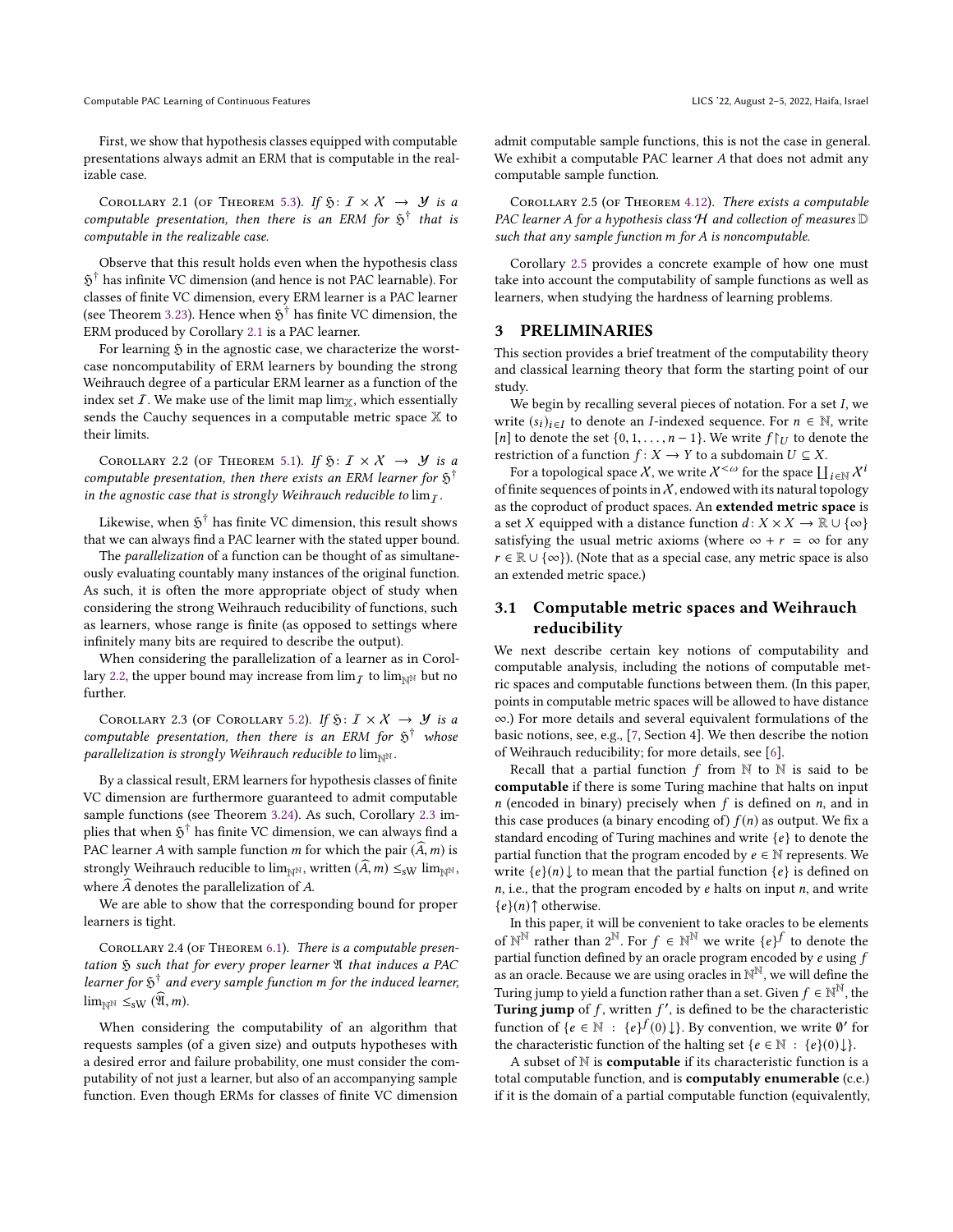either empty or the range of a total computable function). We will also speak of more elaborate finitary objects (such as sets of finite tuples of rationals) as being computable or c.e. when they are computable or c.e., respectively, under a standard encoding of the objects via natural numbers.

For concreteness, we will use the notion of a presentation of a real when defining computable metric spaces, but note that this could also be formulated using represented spaces, as defined later in the section. An **extended real** is an element of  $\mathbb{R} \cup \{\infty\}$ . A **presentation** of an extended real is a sequence of rationals  $(q_i)_{i \in \mathbb{N}}$ such that if there is some  $\ell \in \mathbb{N}$  for which  $q_{\ell+1} < q_{\ell} + 1$ , then for all  $j, k \in \mathbb{N}$  with  $j < k$  we have  $|q_{\ell_0+j} - q_{\ell_0+k}| < 2^{-j}$ , where  $\ell_0$  is the least such  $\ell$ . If no such  $\ell$  exists, we say that the sequence is a the least such  $\ell$ . If no such  $\ell$  exists, we say that the sequence is a presentation of  $\infty$ . If there is such an  $\ell$ , we say that the sequence is a presentation of the real  $\lim_{i\to\infty} q_i$ . We say that an extended real is computable if it has a computable presentation A computable is computable if it has a computable presentation. A computable real is an element of  $\mathbb R$  admitting a computable presentation as an extended real.

We say that a sequence  $(t_i)_{i \in \mathbb{N}}$  in an extended metric space  $X = (X, d)$  is a rapidly converging Cauchy sequence when for all  $i < j$  we have  $\tilde{d}(t_i, t_j) < 2^{-i}$ .

Definition 3.1. A computable metric space is a triple  $\mathbb{X} = (X, d_{\mathbb{X}}, (s_i^{\mathbb{X}})_{i \in \mathbb{N}})$  such that

- (1)  $(X \cup S, d_X)$  is a separable extended metric space, where  $S = \{c^X \ : \ i \in \mathbb{N}\}$  $S = \{s^{\overline{X}} : i \in \mathbb{N}\},$ <br> $(s^{\overline{X}})$ ,  $\geq$  called the
- (2)  $(s_i^X)_{i \in \mathbb{N}}$ , called the sequence of **ideal points of** X, enumerates a dense subset of  $(X \cup S, d_{\mathbb{X}})$ ,<br>  $X$  called the **underlying** set
- (3)  $X$ , called the **underlying set** of  $X$ , is dense in  $(X \cup S, d_{\mathbb{X}})$ , and
- (4)  $d_{\mathbb{X}}$ , called the **distance function**, is such that  $d_{\mathbb{X}}(s_i^{\mathbb{X}})$  $\cdot$ <sup>s</sup>  $\overline{\mathbb{X}}$ ) is a computable extended real, uniformly in *i* and *j*.

An element  $x \in X$  is said to be a **computable point** of X if there is<br>a computable function  $f: \mathbb{N} \to \mathbb{N}$  such that  $(e^{\chi_x})$ , wis a rapidly a computable function  $f : \mathbb{N} \to \mathbb{N}$  such that  $(s_{f(i)}^{\mathbb{X}})_{i \in \mathbb{N}}$  is a rapidly<br>convenience Combine compared to the comparison  $W$  only and the f (i)  $f(t)$  is a raphuly<br>converging Cauchy sequence that converges to x. We will omit the<br>superscripts and subscripts when they are clear from context superscripts and subscripts when they are clear from context.

Note that in many papers, computable metric spaces are not allowed to take the value  $\infty$ . Further, in some papers (e.g., [\[8,](#page-11-11) Definition 2.1] and [\[7,](#page-10-5) Definition 7.1]), the notion of computable metric space is defined only in the case where the set S of ideal points is a subset of  $X$ , while in others (e.g., [\[13,](#page-11-12) Definition 2.4.1]) computable metric spaces are also required to be complete metric spaces.

**Example 3.2.** The set  $\mathbb R$  of real numbers forms a computable metric space under the Euclidean metric, when equipped with the set Q of rationals as ideal points under its standard enumeration  $(q_i)_{i \in \mathbb{N}}$ . Its computable points are precisely the computable reals.

Note that in general, the ideal points of a computable metric space are not required to be in its underlying set, as illustrated by the following example.

Example 3.3. The set of irrational numbers forms a computable metric space under the Euclidean metric, again equipped with  $(q_i)_{i \in \mathbb{N}}$  as the sequence of ideal points. The computable points of this computable metric space are the computable irrational numbers.

The two spaces in the next example will be key in many of our constructions.

**Example 3.4.** *Baire space*, written  $\mathbb{N}^{\mathbb{N}}$ , is the computable metric space consisting of countably infinite sequences of natural numbers, with ideal points those sequences having only finitely many nonzero values (ordered lexicographically), and where  $d_{\mathbb{N}^{\mathbb{N}}}$  is the ultrametric on the countably infinite product of {0, <sup>1</sup>}, i.e.,

$$
d_{\mathbb{N}^{\mathbb{N}}}\big((s_i)_{i\in\mathbb{N}},(t_i)_{i\in\mathbb{N}}\big)=2^{-\inf_{i\in\mathbb{N}}(s_i\neq t_i)}
$$

*Cantor space*, written  $2^{\mathbb{N}}$ , is the computable metric subspace of  $\mathbb{N}^{\mathbb{N}}$ consisting of binary sequences.

Let  $\pi_0$  and  $\pi_1$  be computable maps from N to N such that  $i \mapsto (\pi_0(i), \pi_1(i))$  is a computable bijection of N with N × N.

When  $X$  and  $Y$  are computable metric spaces, we write  $X \times Y$ to denote the computable metric space with underlying set  $X\times Y,$ with sequence of ideal points  $((s_{\pi}^{\mathbb{X}}))$  $\pi_0(i)$ <sup>3</sup> Y  $(\mathbf{x}_{\pi_1(i)})_{i \in \mathbb{N}}$ , and where

$$
((X \cup S^{\mathbb{X}}) \times (Y \cup S^{\mathbb{Y}}), d_{\mathbb{X} \times \mathbb{Y}})
$$

is the product extended metric space of  $(X \cup S^{\mathbb{X}}, d_{\mathbb{X}})$  and  $(Y \cup S^{\mathbb{X}}, d)$  $(Y \cup S^{\mathbb{Y}}, d_{\mathbb{Y}}).$ <br>We let  $\mathbb{Y}^{\leq}$ 

We let  $\mathbb{X}^{\leq \omega}$  be the coproduct  $\prod_{n \in \mathbb{N}} \prod_{i \in [n]} \mathbb{X}$ , i.e., the space<br>lose underlying set consists of finite sequences of elements of whose underlying set consists of finite sequences of elements of X, whose ideal points are finite sequences of ideal points in X, and where the distance function satisfies

$$
d_{\mathbb{X}^{<\omega}}((x_i)_{i\in[n]},(y_i)_{i\in[m]})=\begin{cases} \max_{i\in[n]} d_{\mathbb{X}}(x_i,y_i) & \text{if } m=n; \\ \infty & \text{otherwise.} \end{cases}
$$

 Note that this agrees with the definition as a topological space: the extended metric space  $\mathbb{X}^{\leq \omega}$  indeed has topology that of the coproduct topology for the sequence  $(\mathbb{X}^n)_{n \in \mathbb{N}}$  of extended metric<br>spaces considered as a sequence of topological spaces spaces considered as a sequence of topological spaces.

**Definition 3.5.** Suppose  $X = (X, d_X)$  and  $Y = (Y, dy)$  are extended metric spaces and  $Z \subseteq X$ . We say a map  $f: X \to Y$ is **continuous** on *Z* if for all open sets  $U \subseteq Y$ , there is an open set  $V \subseteq X$  such that  $f^{-1}(U) \cap Z = V \cap Z$ . In other words, f restricted to Z is continuous as a map from the extended metric space that X to  $Z$  is continuous as a map from the extended metric space that  $X$ induces on  $Z$  to  $Y$ .

**Definition 3.6.** Let  $X$  and  $Y$  be computable metric spaces with ideal points  $(s_i)_{i \in \mathbb{N}}$  and  $(t_i)_{i \in \mathbb{N}}$  respectively, and suppose  $Z \subseteq X$ . Suppose  $f: W \to Y$  is a map where  $Z \subseteq W \subseteq X$ . We say that f is **computable on** Z if for all  $(j, q) \in \mathbb{N} \times \mathbb{Q}$  there is a set  $\Phi_{j,q} \subseteq \mathbb{N} \times \mathbb{Q}$ such that

- $f^{-1}(B(t_j, q)) \cap Z = (\bigcup_{(k, p) \in \Phi_{j,q}} B(s_k, p)) \cap Z$ , and
- the set  $\{(j, q, k, p) : (k, p) \in \Phi_{j, q}\}$  is c.e.

This definition captures the notion that the partial map  $f$  is continuous on its restriction to  $Z$  and has a computable witness to this continuity.

Observe that a computable function from  $\mathbb{N}^{\mathbb{N}}$  to a computable metric space Y can be thought of as a program on an oracle Turing machine that takes the input on its oracle tape, and outputs a "representation" of a point in Y. The notion of a *represented space* is one way of making this notion precise. For more details, see [\[6\]](#page-10-6).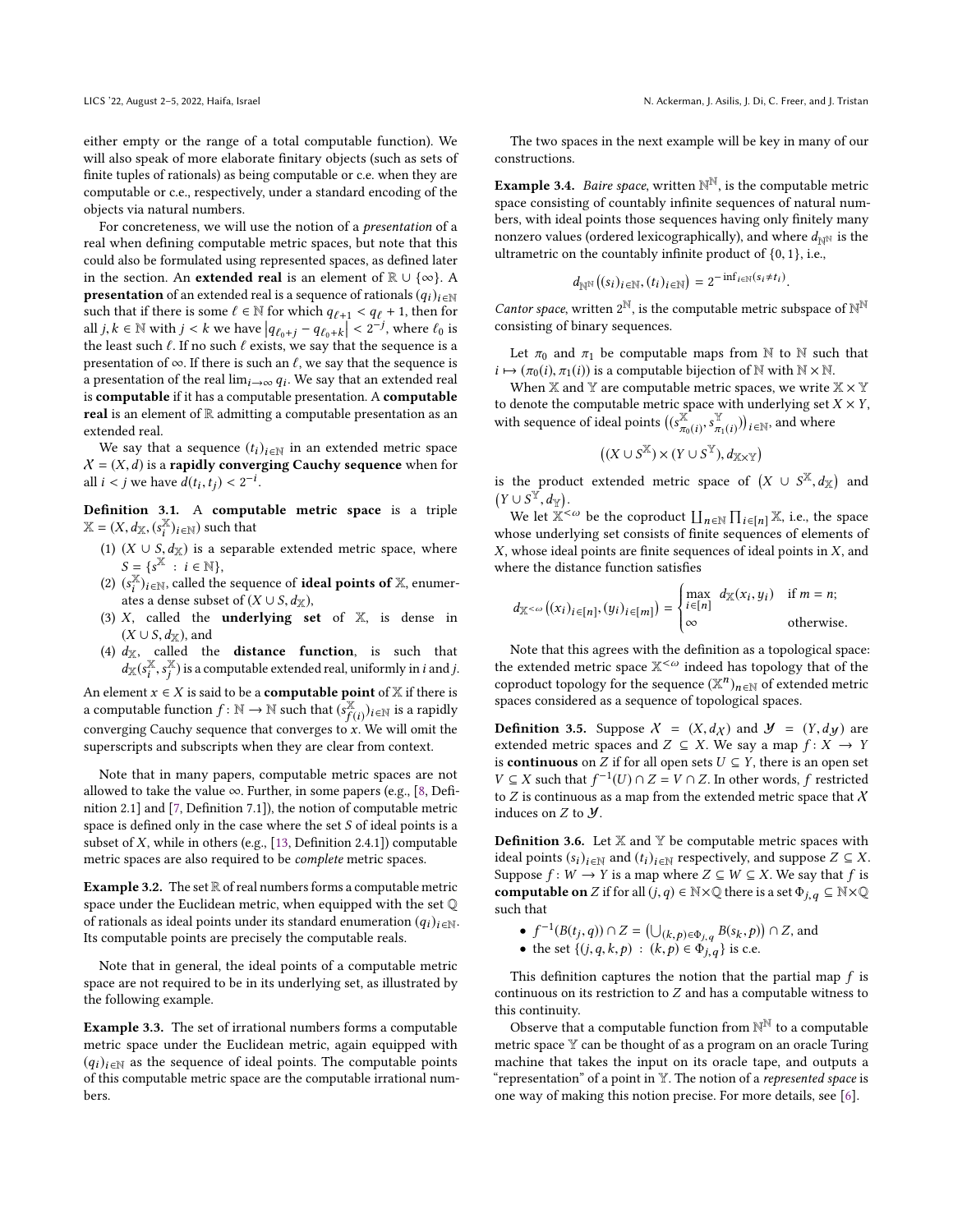**Definition 3.7.** A represented space  $(X, \gamma)$  is a set X along with a surjection  $\gamma$  from a subset of  $\mathbb{N}^{\mathbb{N}}$  onto X. When the choice of  $\gamma$  is clear from context, we call  $\gamma$  the **representation** of X. clear from context, we call  $\gamma$  the **representation** of X.

**Definition 3.8.** Suppose  $\mathbb{X} = (X, d_{\mathbb{X}}, (s_{\mathbb{X}}^{\mathbb{X}})_{i \in \mathbb{N}})$  is a computable metric space. Define  $CS_{\mathbb{X}} \subseteq \mathbb{N}^{\mathbb{N}}$  to be the collection of functions  $f: \mathbb{N} \to \mathbb{N}$  for which  $(s)$  $\ddot{\mathbb{X}}$  $(f(i))_{i \in \mathbb{N}}$  is a rapidly converging Cauchy<br>n Y. The represented space induced by sequence whose limit is in  $X$ . The represented space induced by  $X$  is defined to be  $(X, \gamma_X)$ , where

 $\gamma_X\colon \mathrm{CS}_\mathbb{X}\to X$ 

assigns each function  $f$  the value  $\lim_{i\to\infty} s_{f(i)}^{\mathbb{X}}$  $_{f(i)}^{\mathbb{X}}$ 

Intuitively, a *realizer* of a function  $q$  takes a description of an input x to a description of the corresponding output  $q(x)$ , where these descriptions are given in terms of representations.

**Definition 3.9.** Suppose  $(X, \gamma_X)$  and  $(Y, \gamma_Y)$  are represented spaces, and let  $q: X \rightarrow Y$  be a map. A **realizer** of q is any function  $G: dom(\gamma_X) \to dom(\gamma_Y)$  such that  $\gamma_Y \circ G = g \circ \gamma_X$ .

A realizer is **computable** if it is computable on dom( $\gamma$ x) (considered as a partial map between computable metric spaces  $\mathbb{N}^{\mathbb{N}}$  and  $\mathbb{N}^{\mathbb{N}}$ ).

The notion of strong Weihrauch reducibility aims to capture the intuitive idea that one function is computable given the other function as an oracle, along with possibly some computable preprocessing and post-processing, where access to the original input is permitted only in pre-processing. (The weaker notion of Weihrauch reducibility, in which the input may be used again in post-processing, also arises in computable analysis, but in this paper we are able to show that all of the relevant reductions are strong.)

<span id="page-4-0"></span>**Definition 3.10.** Let  $(X_i, \gamma_{X_i})$  and  $(Y_i, \gamma_{Y_i})$  be represented spaces for  $i \in \{0, 1\}$  and suppose that  $f: X_0 \to Y_0$  and  $g: X_1 \to Y_0$  are for  $i \in \{0, 1\}$ , and suppose that  $f: X_0 \to Y_0$  and  $g: X_1 \to Y_1$  are<br>functions. Let  $\mathcal{F}$  and  $G$  be the sets of realizers of f and a respectively functions. Let  $\mathcal F$  and  $\mathcal G$  be the sets of realizers of f and q respectively. We say that  $f$  is strongly Weihrauch reducible to  $g$ , and write  $f \leq_{\text{SW}} q$ , when there are computable functions H and K, each from some subset of  $\mathbb{N}^{\mathbb{N}}$  to  $\mathbb{N}^{\mathbb{N}}$ , such that for every  $G \in \mathcal{G}$  there exists an  $E \in \mathcal{F}$  satisfying  $E = H \circ G \circ K$ . We say that f and g are **strongly**  $F \in \mathcal{F}$  satisfying  $F = H \circ G \circ K$ . We say that f and g are **strongly Weihrauch equivalent**, and write  $f \equiv_{\text{sW}} g$ , when  $f \leq_{\text{sW}} g$  and  $q \leq_{\text{sw}} f$ .

Note that strong Weihrauch reducibility is usually described in the more general setting of partial multifunctions. Here we will only need single-valued functions with explicitly defined domains, and Definition [3.10](#page-4-0) coincides with the standard one in this situation.

The following important map describes the problem of computing limits on a represented space X induced by a computable metric space  $X$ . (Note that elsewhere in the literature,  $\lim_{X \to \infty}$  is typically referred to as  $\lim_{X}$ .)

**Definition 3.11.** Suppose  $X$  is a computable metric space, and let  $(X, \gamma_X)$  be the represented space it induces. The **limit map** lim<sub>X</sub> is the partial function from  $\hat{X}^{\mathbb{N}}$  to X that assigns every convergent Cauchy sequence in X its limit (and is undefined elsewhere) Cauchy sequence in X its limit (and is undefined elsewhere).

One can view lim $_{\mathbb{N}^{\mathbb{N}}}$  as playing a role in Weihrauch reducibility analogous to the role played by the halting problem  $\emptyset'$  with respect to Turing reducibility. For more details, see [\[6,](#page-10-6) §11.6].

It will also be useful to introduce the notion of a rich space, which bears a relation to  $\lim_{N\to\infty}$  and is informally a space that computably contains the real numbers.

**Definition 3.12.** A computable metric space  $X$  is rich if there is some computable map  $\iota: 2^{\mathbb{N}} \to \mathbb{X}$  that is injective and whose<br>partial inverse  $i^{-1}$  is also computable partial inverse  $\iota^{-1}$  is also computable.

<span id="page-4-1"></span>LEMMA 3.13 ( $[6,$  Proposition 11.6.2]). If X and Y are rich spaces, then  $\lim_{\mathbb{X}} \equiv_{\text{SW}} \lim_{\mathbb{Y}}$ . In particular,  $\lim_{\mathbb{X}} \equiv_{\text{SW}} \lim_{\mathbb{N}} \lim_{\mathbb{X}}$ .

This implies that lim<sub>NN</sub> is maximal (under  $\leq_{\text{SW}}$ ) among limit operators.

<span id="page-4-3"></span>COROLLARY 3.14. Let  $X$  be a computable metric space. Then  $\lim_{\mathbb{X}} \leq_{\mathrm{sW}} \lim_{\mathbb{N}^{\mathbb{N}}}$ .

PROOF. Let  $V$  be the space  $\mathbb{X} \coprod \mathbb{N}^{\mathbb{N}}$ , and note that  $\lim_{x \to s_W} \lim_{y \to s_W}$ . Because V is rich,  $\lim_{y \to s_W} \lim_{y \to s_W}$  by Lemma [3.13.](#page-4-1) □

We will also work with the *Turing jump* map  $J \colon \mathbb{N}^\mathbb{N} \to \mathbb{N}^\mathbb{N}$ , given by  $z \mapsto z'$ , which is strongly Weihrauch equivalent to  $\lim_{\mathbb{N}^N}$ .

<span id="page-4-5"></span>LEMMA 3.15 ([\[6,](#page-10-6) THEOREM 11.6.7]).  $\lim_{N \to \infty}$   $\equiv_{\text{SW}}$  J.

Although lim<sub>NN</sub>  $\equiv_{\text{SW}}$  J, in general lim<sub>*I*</sub> is weaker. In Section [5](#page-8-0) we will establish our upper bounds in terms of  $\lim_{\tau}$  for appropriate computable metric spaces  $I$ , while in Section [6](#page-9-0) we will establish a bound using the operator J.

Strong Weihrauch reductions to the parallelization of a function allow one to ask for countably many instances of the function to be evaluated. This concept will be important in Sections [5](#page-8-0) and [6,](#page-9-0) as we explain following Theorem [5.1.](#page-8-1)

<span id="page-4-2"></span>**Definition 3.16.** Let  $f: X \rightarrow Y$  be a map between represented spaces. The **parallelization** of f is the map  $\widehat{f}: X^{\mathbb{N}} \to Y^{\mathbb{N}}$  defined by  $\widehat{f}((x_i)_{i\in\mathbb{N}}) = (f(x_i))_{i\in\mathbb{N}}$ .

Observe that for any map  $f$  between represented spaces,  $f \leq_{\text{SW}} \hat{f}$ . We will need the following standard fact.

<span id="page-4-4"></span>LEMMA 3.17 ([\[6,](#page-10-6) THEOREM 11.6.6]).  $\widehat{\lim_{N^N}} \equiv_{sW} \lim_{N^N}$ .

#### 3.2 Learning theory

We now consider the traditional framework for uniform learnability, formulated for Borel measurable hypotheses. A learning problem is determined by a domain, label set, and hypothesis class, as we now describe.

- (i) a **domain**  $X$  of features that is a Borel subset of some complete separable extended metric space X,
- (ii) a label set  $Y$  that is a complete separable extended metric space, and
- (iii) a hypothesis class  $H$  consisting of Borel functions from  $X$ to Y.

We will say that any Borel function from  $X$  to  $Y$  is a hypothesis; note that such a map is sometimes also called a predictor, classifier, or concept. In this paper, we will only consider problems in binary classification, i.e., where  $\mathcal{Y} = \{0, 1\}$ , considered as a metric space under the discrete topology.

Let  $D$  be a Borel measure on  $X \times Y$ . The **true error**, or simply error, of a hypothesis  $h \in \mathcal{H}$  with respect to  $\mathcal D$  is the probability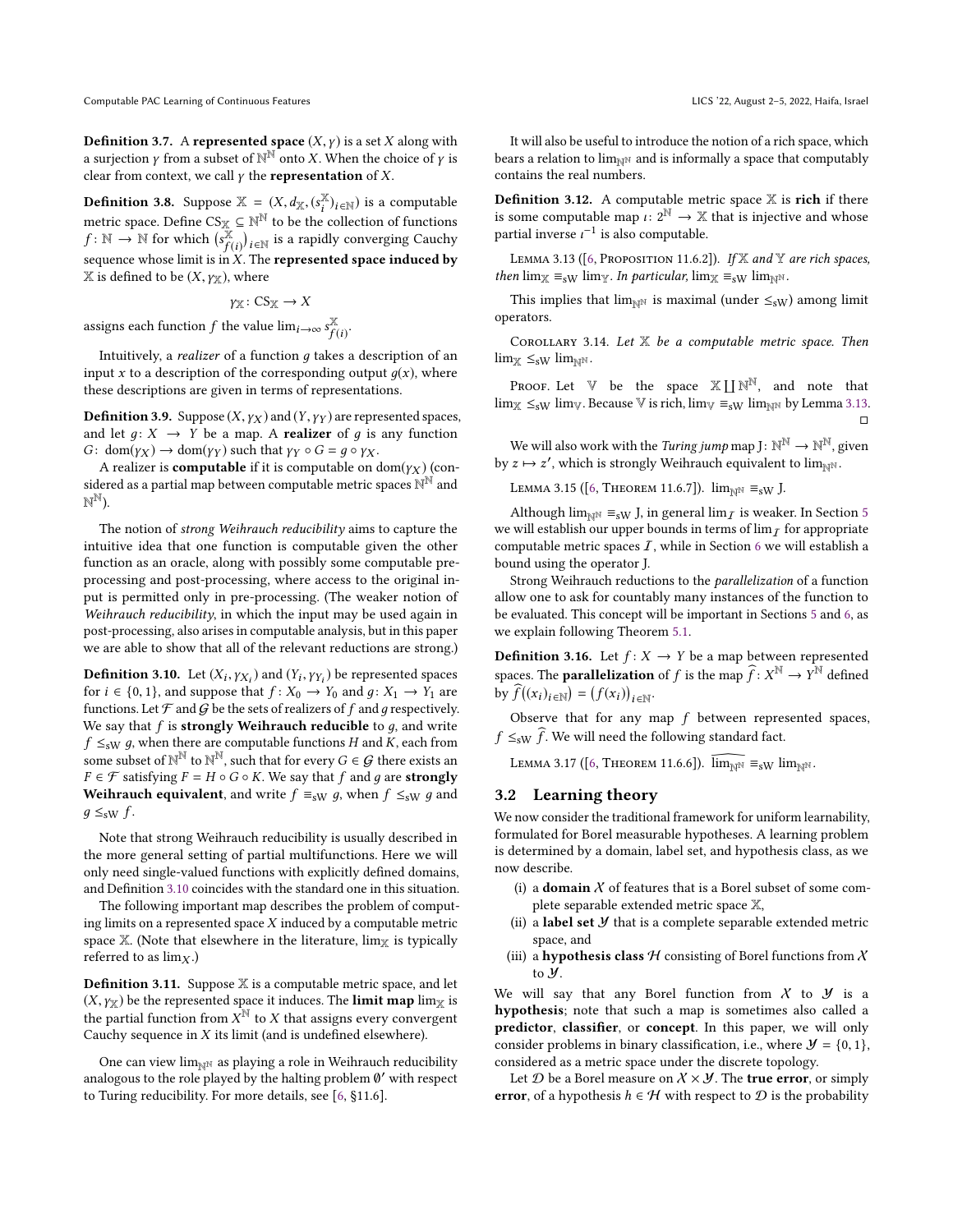that  $(x, h(x))$  disagrees with a randomly selected pair drawn from  $\mathcal{D}$ , i.e.,

$$
L_{\mathcal{D}}(h) = \mathcal{D}(\{(x, y) \in \mathcal{X} \times \mathcal{Y} \mid y \neq h(x)\})
$$

 $L_{\mathcal{D}}(h) = \mathcal{D}(\{(x, y) \in X \times Y \mid y \neq h(x)\})$ .<br>The **empirical error** of a hypothesis h on a tuple<br> $S = ((x, y) \cup (x, y)) \in (X \times W)^n$  of training examples  $S = ((x_1, y_1), \dots, (x_n, y_n)) \in (X \times Y)^n$  of training examples<br>is the fraction of pairs in S on which h misclassifies the label of a is the fraction of pairs in  $S$  on which  $h$  misclassifies the label of a feature, i.e.,

$$
L_S(h) = \frac{\sum_{i=1}^n |h(x_i) - y_i|}{n}
$$

 $\frac{b}{n}$ <br>Traditionally, one thinks of a learner as a map which takes finite sequences of  $(X \times Y)^{<\omega}$  and returns a hypothesis, i.e., an element of  $\mathcal{Y}^{\chi}$ . We would then like to define a computable learner as a learner which is computable as a map between computable metric spaces. Unfortunately, here we encounter the obstruction that  $\mathcal{Y}^{\chi}$ is not, in general, an extended metric space. We overcome it by instead considering a learner as the "curried" version of a map from  $(X \times Y)^{<\omega}$  to  $Y^{\overline{X}}$ , i.e., as a map  $(X \times Y)^{<\omega} \times X \to Y$ . In this manner, we will be able to consider learners which are computable as maps between computable metric spaces.

<span id="page-5-4"></span>Definition 3.18. A learner is a Borel measurable function A:  $(X \times Y)^{<\omega} \times X \rightarrow Y$ . For notational convenience, for  $S \in (\mathcal{X} \times \mathcal{Y})^{{<}\omega}$  we let  $\widetilde{A}(S): \mathcal{X} \to \mathcal{Y}$  be the function defined by  $\widetilde{A}(S)(x) = A(S, x).$ 

The goal of a learner  $A$  is to return a hypothesis  $h$  that minimizes the true error with respect to an unknown Borel distribution  $D$ on  $X \times Y$ . The learner does so by examining a  $D$ -i.i.d. sequence  $S = ((x_1, y_1), \ldots, (x_n, y_n))$ . Notably, the learner cannot directly evaluate  $I_{\infty}$ ; it is midded only by the information contained in the evaluate  $L_{\mathcal{D}}$ ; it is guided only by the information contained in the sample S, including evaluations of  $L<sub>S</sub>$ . However, as it is ignorant of  $\mathcal{D}$ , the learner does not know how faithfully  $L_S$  approximates  $L_D$ .

The most central framework for assessing learners with respect to hypothesis classes is that of PAC learning (see, e.g., [\[15,](#page-11-13) Chapter 3]). In the setting of efficient PAC learning [\[15,](#page-11-13) Definition 8.1], one further requires that the learning algorithm be polynomialtime in the reciprocal of its inputs  $\epsilon$  and  $\delta$ , to be described in the following definition.

<span id="page-5-3"></span>Definition 3.19. Let D be a collection of Borel distributions on  $X \times Y$  and let H be a hypothesis class. A learner A is said to **PAC learn**  $H$  with respect to  $D$  (or is a learner for  $H$  with respect to  $D$ ) if there exists a function  $m: (0, 1)^2 \rightarrow \mathbb{N}$ , called a **sample function**,<br>that is non-increasing on each coordinate and satisfies the following that is non-increasing on each coordinate and satisfies the following property: for every  $\epsilon, \delta \in (0, 1)$  and every Borel distribution  $\mathcal{D} \in \mathbb{D}$ , a finite i.i.d. sample S from  $D$  with  $|S| \ge m(\epsilon, \delta)$  is such that, with probability at least  $(1-\delta)$  over the choice of S, the learner A outputs a hypothesis  $A(S)$  with

$$
L_{\mathcal{D}}(\widetilde{A}(S)) \le \inf_{h \in \mathcal{H}} L_{\mathcal{D}}(h) + \epsilon.
$$
 (†)

 $\mathcal{L}(\mathcal{L}) = h \in \mathcal{H}(\mathcal{L}(\mathcal{L}))$ <br>(Observe that ([†](#page-5-2)) is a Borel measurable condition, as  $L_{\mathcal{D}}(\widetilde{A}(S)) = \int \mathbb{1}_{A(S,x)\neq y}\mathcal{D}(dx,dy)$ .) The minimal such sample<br>function for A is its sample complexity. When there is some function for  $A$  is its sample complexity. When there is some learner A that learns  $H$  with respect to  $D$ , we say that  $H$  is PAC learnable with respect to  $D$  (via A).

In the case where  $\mathbb D$  consists of all Borel distributions on  $\mathcal X\times \mathcal Y,$ we say that  $H$  is agnostically PAC learnable and that  $A$  is an agnostic PAC learner for  $H$ . In the case where  $D$  consists of the

class of Borel distributions  $\mathcal D$  on  $\mathcal X \times \mathcal Y$  for which  $L_{\mathcal D}(h) = 0$  for some  $h \in \mathcal{H}$ , we say that  $\mathcal H$  is **PAC learnable in the realizable** case and that  $A$  PAC learns  $H$  in the realizable case.

Remark 3.20. Some sources use "sample complexity" to refer to a property of hypothesis classes  $H$ , defined as the pointwise minimum of all of  $H$ 's PAC learners' sample complexities (in the sense of Definition [3.19\)](#page-5-3). The learner-dependent definition will be more appropriate for our purposes, in which, for instance, the distinction between computable and noncomputable learners is of central importance.

We will see shortly in Theorem [3.23](#page-5-0) that a class that is PAC learnable in the realizable case must also be agnostically PAC learnable (possibly via a different learner with worse sample complexity).

Definition 3.21. A learner E is an empirical risk minimizer (or ERM) for H, if for all finite sequences  $S \in (\mathcal{X} \times \mathcal{Y})^{\leq \omega}$ , we have

$$
\widetilde{E}(S) \in \operatorname{argmin}_{h \in \mathcal{H}} L_S(h).
$$

**Definition 3.22.** The VC dimension of  $H$  is

 $\sup \left\{ |C| : C \subseteq \mathcal{X} \text{ and } \{h\}_{C} : h \in \mathcal{H} \right\} = \{0, 1\}^{C} \right\}$ 

When  $\{h\}_C: h \in \mathcal{H}\} = \{0, 1\}^C$ , we say that  $\mathcal H$  shatters the set C.

We now state the relevant portions of the fundamental theorem of learning theory in our setting (binary classification with 0-1 loss), which holds for hypothesis classes satisfying the mild technical assumption of universal separability [\[5,](#page-10-0) Appendix A]. This condition is satisfied for any hypothesis class having a computable presentation (see Definition [4.2\)](#page-6-1), as is the case for all hypothesis classes considered in this paper.

<span id="page-5-0"></span>THEOREM 3.23 ([\[15,](#page-11-13) THEOREM 6.7]). Let  $H$  be a hypothesis class of functions from a domain  $X$  to  $\{0, 1\}$ . Then the following are equivalent:

- 1. H has finite VC dimension.
- 2. H is PAC learnable in the realizable case.
- 3. H is agnostically PAC learnable.
- 4. Any ERM learner is a PAC learner for H, over any family of measures.

Because of the equivalence between conditions 2 and 3, we will say that a hypothesis class  $H$  is PAC learnable (without reference to a class of distributions D, and without mentioning agnostic learning or realizability) when any of these equivalent conditions hold. Note that while every agnostic PAC learner for  $H$  is in particular a PAC learner for  $H$  in the realizable case, the converse is not true; when we speak of a PAC learner for  $H$  without mention of  $D$ , we will mean the strongest such instance, namely that it is an agnostic PAC learner for H.

<span id="page-5-2"></span>Furthermore, there exists a connection between the VC dimension of a PAC learnable class and the sample functions of its ERM learners.

<span id="page-5-1"></span>THEOREM 3.24 ([\[15,](#page-11-13) CHAPTER 28]). Let  $H$  be a hypothesis class of functions from a domain  $X$  to  $\{0,1\}$  with finite VC dimension d. Then its ERM learners are PAC learners with sample functions

$$
m(\epsilon,\delta) = 4\frac{32d}{\epsilon^2} \cdot \log\left(\frac{64d}{\epsilon^2}\right) + \frac{8}{\epsilon^2} \cdot \left(8d\log(\epsilon/d) + 2\log(4/\delta)\right).
$$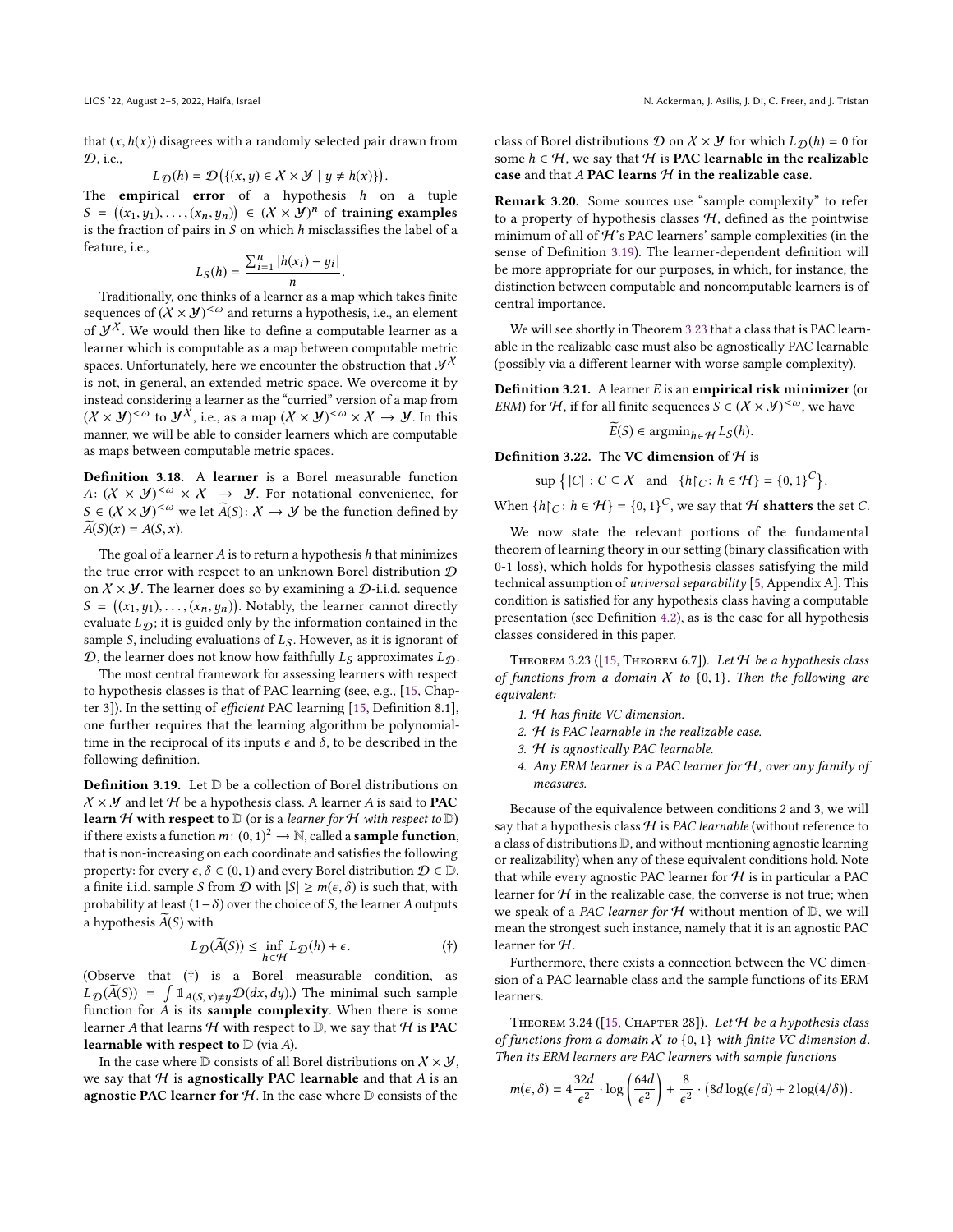## <span id="page-6-0"></span>4 NOTIONS OF COMPUTABLE LEARNING **THEORY**

As described before Definition [3.18,](#page-5-4) the notion of learner we consider in this paper is the curried version of the standard one, in order to allow for it to be a computable map between computable metric spaces. We now make use of this, to define when a learner is computable and when a hypothesis class is computably PAC learnable.

<span id="page-6-2"></span>Definition 4.1. By a computable learner we mean a learner A:  $(X \times Y)^{<\omega} \times X \to Y$  which is computable as a map of computable metric spaces. We say a hypothesis class  $H$  is **computably** PAC learnable if there is a computable learner that PAC learns it.

It will also be important to have a computable handle on hypothesis classes themselves. As such, we will primarily consider hypothesis classes as collection of hypotheses endowed with (not necessarily unique) indices. This information is collected up into a presentation of the class.

<span id="page-6-1"></span>Definition 4.2. A presentation of a hypothesis class is a Borel measurable function  $\mathfrak{H}: I \times X \to Y$ . We call *I* the **index space**. Let  $\widetilde{\mathfrak{H}}: I \to \mathcal{Y}^{\chi}$  be the function defined by  $\widetilde{\mathfrak{H}}(i)(x) = \mathfrak{H}(i, x)$ . We write  $\tilde{S}^{\dagger}$  to denote the underlying hypothesis class, i.e., range( $\tilde{\mathfrak{H}}$ ). We say that  $\mathfrak H$  presents the class  $\mathfrak H^\dagger$  and that a hypothesis is an element of  $\tilde{y}$  when it is in  $\tilde{y}^{\dagger}$ .

**Definition 4.3.** A presentation  $\mathfrak{H}: I \times X \rightarrow Y$  of a hypothesis class is **computable** if  $I$  is a computable metric space and  $\mathfrak{H}$  is computable as a map of computable metric spaces.

Classically, a *proper learner* for a hypothesis class  $H$  is usually regarded simply as a learner which happens to always produce hypotheses in the class  $H$ . This is a key notion, about which we will want to reason computably.

In our setting, to study the computability of proper learning, it will be valuable to consider the case in which the elements of  $H$ are identified by indices bearing additional structure, and thus to consider learners that identify hypotheses in  $H$  by such indices, using a presentation  $\mathfrak{H}$ . Consequently, and in contrast to the classical setting, we take proper learners to be slightly different objects than ordinary learners. Our proper learners map samples to indices, rather than mapping samples and features to labels. We then can define a computable proper learner to be simply a proper learner that is computable (similarly to Definition [4.1](#page-6-2) of a computable learner).

<span id="page-6-3"></span>**Definition 4.4.** Let  $\mathfrak{H}: I \times X \rightarrow \mathcal{Y}$  be a presentation of a hypothesis class. A **proper learner** for  $\tilde{y}$  is a map  $\mathfrak{A}: (\mathcal{X} \times \mathcal{Y})^{\leq \omega} \to \mathcal{I}$ . If the map A defined by

$$
A((x_i, y_i)_{i \in [n]}, x) = \mathfrak{H}(\mathfrak{A}(x_i, y_i)_{i \in [n]}, x)
$$

is a PAC learner for  $\mathfrak H^{\dagger}$ , then  $\mathfrak A$  is a **proper PAC learner** for  $\mathfrak H,$  and we call A the learner induced by  $\mathfrak A$  (as a proper learner for  $\mathfrak H$ ). If  $\mathfrak H$  is a computable presentation, we say that a proper learner  $\mathfrak A$  for  $$$  is computable when it is computable as a map of computable metric spaces.

Note that the learner A induced by a computable proper PAC learner for  $\mathfrak H$  in Definition [4.4](#page-6-3) is a computable learner for  $\mathfrak H^{\dagger}$ , as we have required both  $\mathfrak A$  and  $\mathfrak H$  to be computable. Intuitively,  $\mathfrak H$  is computably properly PAC learnable if there is a computable function which takes in finite sequences of elements of  $X \times Y$  and outputs the index of an element of  $\mathfrak{H}$ , and where the corresponding learner PAC learns  $\mathfrak{H}^\dagger$ .

**Definition 4.5.** Given a hypothesis class  $H$ , define  $\Phi_H \subseteq (X \times Y)^{<\omega}$  to be the set of those finite sequences  $(x_i, y_i)_{i \in [n]}$ <br>for which  $[(x, y), (y, y)]$  is a subset of the graph of h for for which  $\{(x_1, y_1), \ldots, (x_n, y_n)\}$  is a subset of the graph of h for some  $h \in \mathcal{H}$ , i.e.,

$$
\bigcup_{h \in \mathcal{H}} \coprod_{n \in \mathbb{N}} \left\{ (x, h(x)) \; : \; x \in \mathcal{X} \right\}^n
$$

Recall that the realizable case restricts attention to measures  $D$ for which D-i.i.d. sequences are almost surely in the graph of some element of H. In particular, for any such  $D$  and  $n \in \mathbb{N}$ , the product measure  $\mathcal{D}^n$  is concentrated on  $\Phi_H \cap (X \times \mathcal{Y})^n$ . Note, however, that  $\Phi_H$  is concentrated by Borel, even though every element  $\Phi_H$  itself will not in general be Borel, even though every element of  $H$  is a Borel map. Yet, in the following definition,  $\Phi_H$  plays only the role of a subdomain on which the computability of learners in the realizable case is considered, and thus its measure-theoretic properties are of no consequence.

**Definition 4.6.** Let  $H$  be a hypothesis class. Then a learner A for  $H$  is computable in the realizable case for  $H$  if it is computable on  $\Phi_H \times X$  as a function between computable metric spaces  $(X \times Y)^{<\omega} \times X$  and *Y*. A proper learner *II* for a computable presentation  $\mathfrak H$  of  $\mathcal H$  is **computable in the realizable case** if  $\mathfrak A$ is computable on  $\Phi_H$  as a function between computable metric spaces  $(X \times Y)^{<\omega}$  and *I*.

Note that it is possible to have a noncomputable learner for  $H$  which is nevertheless computable in the realizable case for  $H$ . However, all computable learners for  $H$  are computable in the realizable case for H.

It will be important to impose computability constraints on sample functions as well as learners.

**Definition 4.7.** A sample function  $m: (0, 1)^2 \rightarrow \mathbb{N}$  is **computable** if uniformly in  $n \in \mathbb{N}$  there are computable sequences of rationals if uniformly in  $n \in \mathbb{N}$  there are computable sequences of rationals  $(\ell_{n,i})_{i \in \mathbb{N}}, (r_{n,i})_{i \in \mathbb{N}}, (t_{n,i})_{i \in \mathbb{N}},$  and  $(b_{n,i})_{i \in \mathbb{N}}$  such that

•  $U_n \subseteq m^{-1}(n)$  for every  $n \in \mathbb{N}$ , and<br>
• the closure of the set  $\Box_{n \in \mathbb{N}}$  is is

• the closure of the set  $\bigcup_{n \in \mathbb{N}} U_n$  is  $(0, 1)^2$ ,

where for each *n* we define  $U_n = \bigcup_{i \in \mathbb{N}} (\ell_{n,i}, r_{n,i}) \times (t_{n,i}, b_{n,i}).$ 

Given a computable PAC learner and a computable sample function for this learner, one can produce an algorithm that, given an error rate and failure probability, outputs a hypothesis having at most that error rate with at most the stated failure probability. If the computable learner is an ERM, then by Theorem [3.24](#page-5-1) it has a computable sample function, and so one obtains such an algorithm. On the other hand, we will see in Theorem [4.12](#page-8-2) that not every computable PAC learner (for a given hypothesis class  $H$  and class of distributions D) admits a computable sample function (with respect to  $H$  and  $D$ ).

#### 4.1 Countable hypothesis classes

Suppose that  $X$  is countable and discrete. Requiring that a learner  $A$ be computable is then tantamount to asking that the maps  $x \mapsto A(S, x)$  be uniformly computable as S ranges over  $(X \times Y)^{<\omega}$ . By collecting up this data, such a computable learner A can be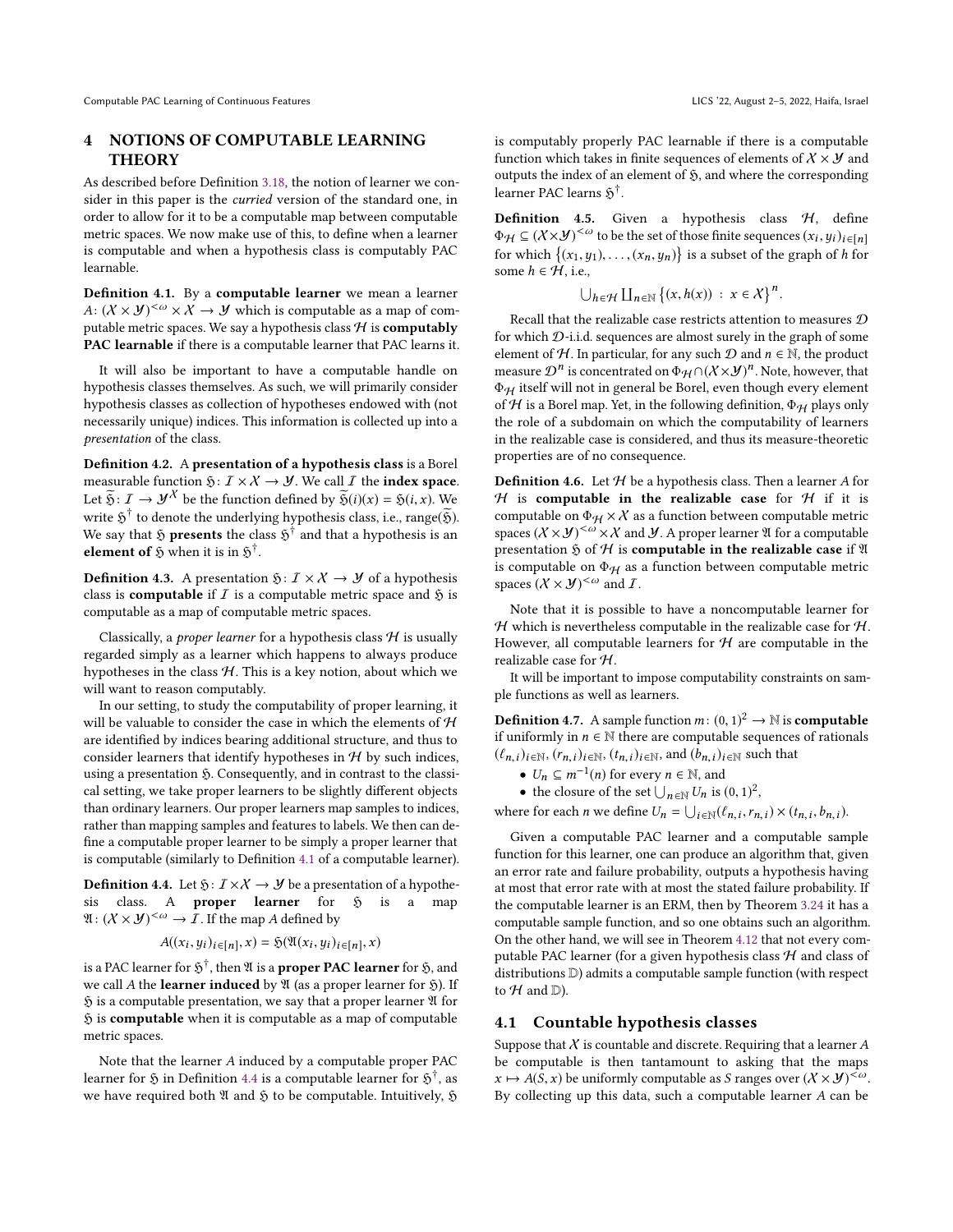encoded as a computable map from N to N. In a similar fashion, a computable presentation of a hypothesis class could be encoded by a single computable map from  $\mathbb N$  to  $\mathbb N$ .

The paper [\[3\]](#page-10-1) studies computable PAC learning in the setting where  $X = N$ , a countable discrete metric space. As such, they are able to work with the encodings of these simplified notions of computable learners and presentations of hypothesis classes, as we have just sketched.

#### 4.2 Examples

To illustrate these definitions, we now describe two examples one a very basic one in this formalism, and the other a standard example from learning theory.

4.2.1 "Apply" function. Let the index space  $\mathcal{I}$  be  $2^{\mathbb{N}}$  and the sample space  $X$  be  $\mathbb N$ . We define the "apply" presentation of the hypothesis class  $2^{\mathbb{N}}$  to be the map  $\mathfrak{H}: I \times X \to \{0,1\}$  where  $\mathfrak{H}(x,n) = x(n)$ .<br>Note that while  $\mathfrak{H}$  is computable there is no single Turing degree. Note that while  $\mathfrak H$  is computable, there is no single Turing degree which bounds every hypothesis in  $5^{\dagger} = 2^{\mathbb{N}}$ . In particular, this example demonstrates that the notion of computable hypothesis class that we consider is fundamentally more general than the corresponding notion in [\[3\]](#page-10-1), which considers only countable collections of hypotheses.

4.2.2 Decision stump. Recall the decision stump problem from classical learning theory defined by  $X = \mathbb{R}$ ,  $\mathcal{Y} = \{0, 1\}$ , and  $H = \{1_{\geq c} : c \in \mathbb{R}\}\$ . In the realizable case, the learning problem amounts to estimating the true cutoff point  $c$  from a sample  $S = (x_i, y_i)_{i \in [n]}$  for which  $y_i = 1$  if and only if  $x_i > c$ . It is well-<br>known to be PAC learnable in the realizable case via the following known to be PAC learnable in the realizable case via the following algorithm:

1. If S has negatively labeled examples (i.e.,  $(x_i, y_i)$  with  $y_i = 0$ ), then set m to be the maximal such x. Otherwise, set m to then set *m* to be the maximal such  $x_i$ . Otherwise, set *m* to be the minimal feature among positively labeled examples. be the minimal feature among positively labeled examples. 2. Return  $\mathbb{1}_{>m}$ .

In particular, this implements an ERM learner for  $H$  in the realizable case. Further, as  ${\cal H}$  has VC dimension 1, it is a PAC learner for  $H$  in the realizable case by the equivalence of clauses 1 and 4 in Theorem [3.23.](#page-5-0)

The classical algorithm does not give rise to a computable learner in the sense of Definition [3.18,](#page-5-4) however, as  $1_{>m}$  cannot be computed from S. In particular, undecidability of equality for real numbers obstructs such a computation from being performed over R. In order to more sensibly cast the problem in a computable setting, we restrict focus to cutoff points located at computable reals and take the noncomputable reals as the domain set  $X$ .

Now consider the computable presentation  $\mathfrak{H}_{step}$ :  $\mathbb{R}_c \times (\mathbb{R} \setminus \mathbb{R}_c) \to \{0, 1\}$  of a hypothesis class with index set the computable reals  $\mathbb{R}$  given by  $\mathfrak{H}_c$ ,  $(c \times) = \mathbb{I}_c$ ,  $(x)$  Its underlying computable reals  $\mathbb{R}_c$ , given by  $\mathfrak{H}_{\text{step}}(c, x) = \mathbb{1}_{>c}(x)$ . Its underlying hypothesis class  $\mathfrak{H}_{\geq c}^{\dagger} = \{1_{>c} : c \in \mathbb{R}_{c}\}$  consists of computable<br>functions (whose demoins an  $\mathbb{R} \setminus \mathbb{R}$ ) thus numeral learness have a functions (whose domains are  $\mathbb{R} \setminus \mathbb{R}_c$ ), thus proper learners have a chance of success. Nevertheless, the classical algorithm fails: m will reside in  $X$ , and thus  $1_{>m}$  will be noncomputable as a function on  $X$  (even when one has access to *m*).

We will exhibit a proper learner  $\mathfrak{A}_{step}$  for  $\mathfrak{H}_{step}$  that is computable in the realizable case and whose induced learner is an ERM. Fix a computable enumeration  $(q_i)_{i \in \mathbb{N}}$  of  $\mathbb Q$  and uniformly enumerate a computable presentation of each as a computable real.

**Algorithm 4.8** (Algorithm  $\mathfrak{A}_{step}$ ). Given a sample *S*, output the first  $q_j \in (q_i)_{i \in \mathbb{N}}$  for which the empirical error of  $\mathbb{1}_{>q_j}$  is 0.

<span id="page-7-0"></span>PROPOSITION 4.9.  $\mathfrak{A}_{step}$  is a proper learner for  $\mathfrak{H}_{step}$  that is computable in the realizable case and whose induced learner is an ERM.

Proof. Observe that the sequence of functions  $(1 > q_i)_{i \in \mathbb{N}}$  is<br>iformly computable on  $X = \mathbb{R} \setminus \mathbb{R}$ . The empirical error of uniformly computable on  $X = \mathbb{R} \setminus \mathbb{R}_c$ . The empirical error of each  $\mathbb{1}_{\geq a}$  can be computed exactly on any sample (and hence compared with 0). The loop terminates upon reaching a rational q<sub>j</sub> that separates the sample S, one of which must exist for any S under consideration in the realizable case. under consideration in the realizable case.

<span id="page-7-1"></span>COROLLARY 4.10.  $\mathfrak{A}_{\text{step}}$  is a computable proper PAC learner in the realizable case for  $\mathfrak{H}_{step}$ .

PROOF. By Proposition [4.9,](#page-7-0)  $\mathfrak{A}_{step}$  is a computable proper learner in the realizable case for  $\mathfrak{H}_{\text{step}},$  whose induced learner is an ERM. The class  $\mathfrak{H}^\dagger_{\rm step}$  has VC dimension 1, and so by the equivalence of clauses 1 and 4 in Theorem [3.23,](#page-5-0) the learner induced by  $\mathfrak{A}_{\rm step}$  is a PAC learner in the realizable case.

In fact, we will see shortly in Theorem [5.3](#page-9-1) that Corollary [4.10](#page-7-1) is an instance of a more general result, namely that all classes with computable presentations have computable ERM learners in the realizable case.

## 4.3 Computable learners with noncomputable sample functions

Theorem [4.12](#page-8-2) shows that even when a hypothesis class  $H$  and class of distributions D admit some computable PAC learner with a computable sample function, not all computable learners for  $H$ with respect to  $D$  must have a computable sample function.

Therefore, when investigating the computability of algorithms for outputting a hypothesis (with the desired error rate and failure probability), we must consider the computability of a pair consisting of a PAC learner and sample function, not merely the PAC learner alone.

The intuition behind the proof of Theorem [4.12](#page-8-2) is that we can enumerate those programs that halt, and whenever the nth program to halt does so, we then coarsen all samples of size  $n$  up to accuracy  $2^{-s}$ , where s is the size of the program. Consequently, for each decired degree of accuracy, we eventually obtain answers that are desired degree of accuracy, we eventually obtain answers that are never coarsened beyond that accuracy. On the other hand, knowing how many samples are needed for a given accuracy allows us to determine a point past which we never again coarsen to a given level. This then lets us deduce when a given initial segment of the halting set has stabilized.

**Definition 4.11.** For  $M \in \mathbb{N}$ , let  $\mathbb{D}_M$  be the collection of Borel probability distributions  $D$  over  $(\mathbb{R} \setminus \mathbb{R}_c) \times \{0, 1\}$  such that

- (i)  $L_{\mathcal{D}}(h) = 0$  for some element h of  $\mathfrak{H}_{\text{step}}$ , and
- (ii)  $D$  is absolutely continuous (with respect to Lebesgue measure) and has a probability density function bounded by M.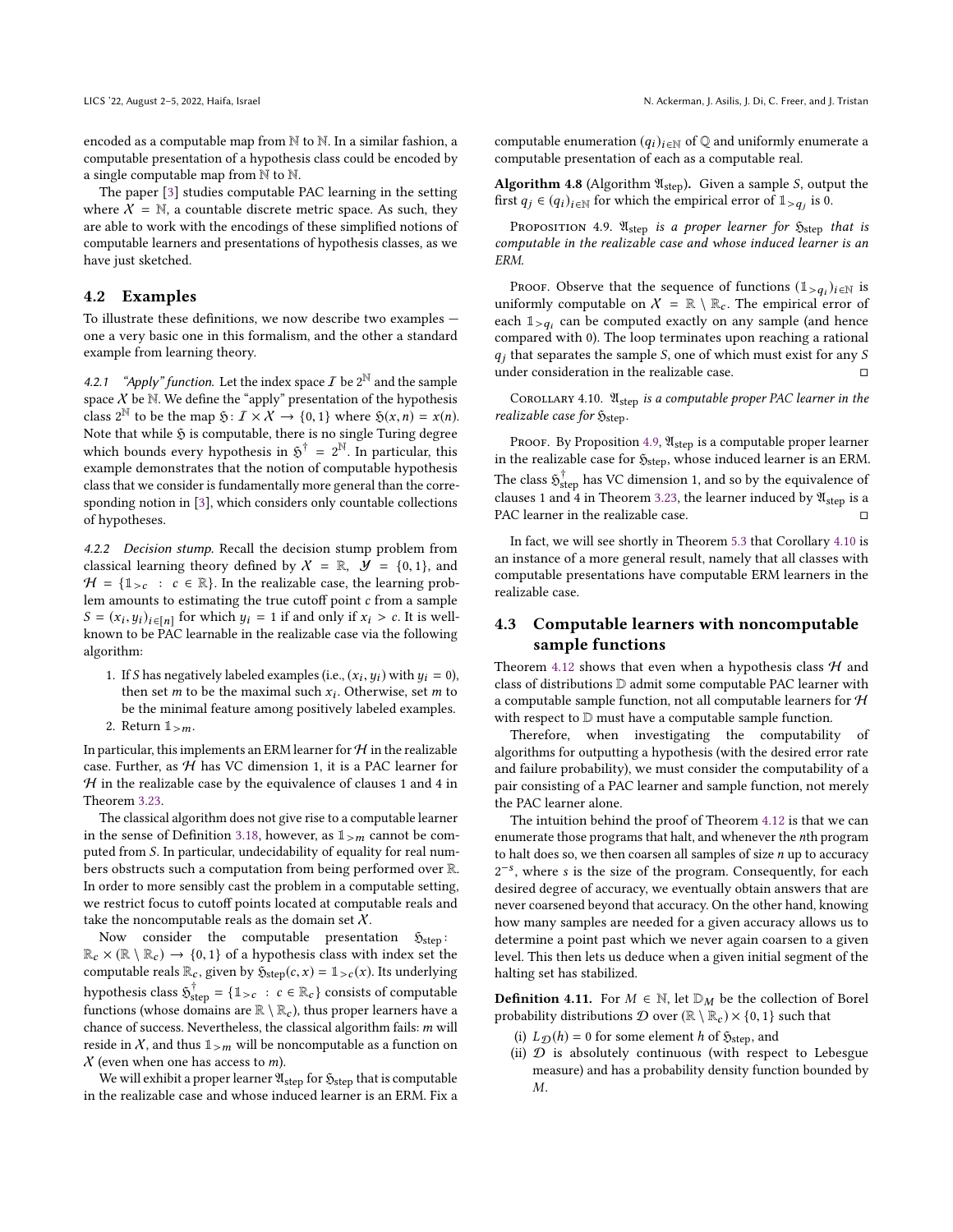Computable PAC Learning of Continuous Features Licence and the Control of Continuous Features Licence and the Continuous Features Licence and the Continuous Features Licence and the Control of Continuous Features Licence a

<span id="page-8-2"></span>THEOREM 4.12. For each  $M \in \mathbb{N}$ , there is a learner A on  $\mathcal{X} = \mathbb{R} \setminus \mathbb{R}_c$ and  $\mathcal{Y} = \{0, 1\}$  such that

- A is computable in the realizable case with respect to  $\mathfrak{H}^\dagger_{\text{step}}$ ,
- A is a PAC learner for  $\mathfrak{H}^\dagger_{\text{step}}$  over  $\mathbb{D}_M$ , and
- $\emptyset'$  is computable from any sample function for A (as a learner for  $\mathfrak{H}^{\dagger}_{\text{step}}$  over  $\mathbb{D}_M$ ).

Proof. Define  $\alpha: \mathbb{Q} \times \mathbb{N} \to \mathbb{Q}$  by  $\alpha(q, \ell) = \lfloor 2^{\ell}q \rfloor / 2^{\ell}$ , and let  $(X \times \mathbf{W}) \leq \omega \to \mathbb{Q}$  be such that  $c(S)$  is the rational q of least  $c: (X \times \mathcal{Y})^{\leq \omega} \rightarrow \mathbb{Q}$  be such that  $c(S)$  is the rational q of least index attaining zero empirical error on S if one exists, and 0 otherwise. Hereafter, we will additionally demand that the computable enumeration of  $\mathbb Q$  employed by c be one which enumerates  $\frac{1}{2}$  first.<br>Define  $c^*: (X \times Y) \le \omega \times \mathbb N \to \mathbb Q$  by  $c^*(S, n) = \alpha(c(S), n)$  i.e. the Define  $c^*: (X \times Y)^{<\omega} \times \mathbb{N} \to \mathbb{Q}$  by  $c^*(S, n) = \alpha(c(S), n)$ , i.e., the previous decision stump learner discretized to accuracy  $2^{-n}$ .

Let  $(e_k)_{k \in \mathbb{N}}$  be a computable enumeration without repetition of  $e \in \mathbb{N}$  for which  $LeV(0)$   $\parallel$  For  $S \in (X \times Y)^{<\omega}$  write len(S) for its all *e* ∈ N for which {*e*}(0)  $\downarrow$ . For *S* ∈ (*X* × *J* $)$ <sup><ω</sup>, write len(*S*) for its length. Define A:  $(X \times Y)^{<\omega} \times X \to Y$  by  $A(S, x) = h_{c^*(S, e_{\text{len}(S)})}(x)$ . In other words, we discretize the decision stump algorithm to accuracy  $2^{-e_{\text{len}(S)}}$ . Note that because  $\lim_{k \to \infty} e_k = \infty$ , we can find arbitrarily good approximations as we increase the sample size even if (as we k good approximations as we increase the sample size, even if (as we will show) we cannot compute how large such samples must be.

Note that A is computable in the realizable case. Further, for every  $r \in \mathbb{N}$  there is an  $i \in \mathbb{N}$  such that  $e_r^* > i$  for all  $r^* \ge r$ .<br>Then for every integer  $\ell > 0$  there is an  $n \in \mathbb{N}$  such that whenever Then for every integer  $\ell > 0$ , there is an  $n \in \mathbb{N}$  such that whenever  $len(S) > n$ , the set

$$
U = \left\{ x : \ \mathfrak{H}_{\text{step}}(\mathfrak{A}_{\text{step}}(S), x) \neq A(S, x) \right\}
$$

is contained in an interval of length  $2^{-\ell}$ . A is thus a PAC learner for  $\mathfrak{H}^{\dagger}_{\text{step}}$  over  $\mathbb{D}_M$ , as the loss incurred by A on U is bounded uniformly over  $\mathbb{D}_M$  by  $2^{-\ell} \cdot M$ .<br>Let  $m(\epsilon, \delta)$  be a squ

Let  $m(\epsilon, \delta)$  be a sample function for A and consider  $n \in \mathbb{N}$ . We will compute the function  $\emptyset'$  restricted to the set  $[n] = \{0, \ldots, n-1\}$ .<br>Fix only retional  $\delta \in (0, 1)$  and set  $m = m(2^{-(n+2)} \delta)$ . Suppose Fix any rational  $\delta \in (0, 1)$ , and set  $m_n = m(2^{-(n+2)}, \delta)$ . Suppose<br>there is some  $i > m$ , such that  $e_i > n$ . Then given a sample S of there is some  $i > m_n$  such that  $e_i < n$ . Then given a sample S of size *i*, the function  $A(S, \cdot)$  will discretize  $c(S)$  to an accuracy below  $2^{-n}$ . This would cause A to incur a true loss of at least  $2^{-n}$  on the distribution which is uniform on features in [0, 1] and takes labels distribution which is uniform on features in [0, <sup>1</sup>] and takes labels according to  $1 \leq i/3, k \leq 1/3-2^{-(k+2)}$ , a contradiction. Hence according to  $\mathbb{L}_{>1/3}$ , as  $\alpha(\frac{1}{3}, k) \leq \frac{1}{3} - 2^{-(k+2)}$ , a contradiction. Hence<br>  $i \leq m_n$  whenever  $e_i < n$ . We can therefore determine membership in  $\{e_k : k \in \mathbb{N}\}\cap [n]$ , and hence can compute  $\emptyset'$  restricted to  $\Box$  $[n]$ .

## <span id="page-8-0"></span>5 UPPER BOUNDS ON THE COMPUTABILITY OF LEARNERS

We now study upper bounds on the computability of learners, for a hypothesis class with a computable presentation. For the rest of the paper, we remain in the setting of binary classification, i.e.,  $\mathcal{Y} = \{0, 1\}.$ 

For any computable presentation of a hypothesis class, we establish a concrete upper bound, depending only on the index space, for how computable some ERM must be.

<span id="page-8-1"></span>THEOREM 5.1. Suppose  $\mathfrak{H}: I \times X \to Y$  is a computable presentation of a hypothesis class. Then there is a proper learner for  $\mathfrak H$  that is strongly Weihrauch reducible to  $\lim_{t \to \infty} I$ , and is such that the learner it

induces is an ERM for  $\mathfrak{H}^\dagger$ . In particular, there is an ERM for  $\mathfrak{H}^\dagger$  that is strongly Weihrauch reducible to  $\lim_{T}$ .

PROOF. Fix a sample  $S = (x_i, y_i)_{i \in [n]}$ . To invoke  $\lim_{T \to \infty} T$  we reduce introduce a procedure for approximating an input  $z = (z_i)_{i \in \mathbb{N}} \in I^{\mathbb{N}}$ . In particular, we approximate z using the sequence  $(z_k)_{k \in \mathbb{N}}$ , with each  $z_k \in I^{\mathbb{N}}$  taking the form

$$
z_k = (z_k^1, \ldots, z_k^{k-1}, z_k^k, z_k^k, \ldots),
$$

i.e., constant after the  $(k - 1)$ th term.

 $z_k^j$  is computed as follows, for  $j \in [k]$ :

- 1. Take balls around the  $x_i$  and around the first *j* ideal points of  $\overline{L}$  all of radius 2<sup>-k</sup>. In addition, solender which yous is of  $I$ , all of radius  $2^{-k}$ . In addition, calculate which value is taken by  $y_i \in \{0, 1\}.$
- 2. For each of the first  $j$  ideal points of  $I$ , use  $\mathfrak H$  to determine whether the balls around the  $x_i$  and the ideal point suffice to calculate a well-defined empirical error with respect to S.
- 3. If none of the first  $j$  ideal points induce a well-defined empirical error, set  $z_k^j$  to be the first ideal point of  $I$ . Otherwise, set  $\frac{f}{k}$  to be the first ideal point which attains minimal empirical  $\frac{1}{k}$  is the distribution points.

As  $\mathfrak H$  is continuous, and as there are only finitely many possible empirical errors, if  $w \in \mathcal{I}$  is such that  $\mathfrak{H}(w)$  has minimal empirical error with respect to  $S$ , then there must be an open ball around  $w$ where all elements of the ball give rise to a function with the same minimal empirical error (with respect to S). In particular, there must be an ideal point c such that  $\tilde{\mathfrak{H}}(c)$  has minimal empirical error with respect to S. Therefore  $z = (z_j^j)_{j \in \mathbb{N}}$  converges to the ideal point with minimal index among those that give rise to minimal empirical error with respect to *S*. Calling  $\lim_{\Delta} \rho$  on *z* thus is a proper learner whose induced learner for  $\tilde{S}^{\dagger}$  is an ERM, as desired. whose induced learner for  $\tilde{p}^{\dagger}$  is an ERM, as desired.  $\Box$ 

When comparing the relative computational strength of two maps  $f$  and  $g$ , the notion of  $g$  being "more complex" than  $f$  can be intuitively thought of as the statement that one can compute f when given access to  $q$ . This is made precise using the formalism of strong Weihrauch reducibility, in which a single application of  $f$ must be computed using a single application of  $q$  (possibly along with some uniform pre- and post-processing). In some situations, it is useful to be able to use multiple applications of  $g$  when computing an application of  $f$ ; this capability is formalized using the notion of parallelization (see Definition [3.16\)](#page-4-2). For those familiar with classical computability theory, working with strong Weihrauch reductions to the parallelization more closely resembles Turing reductions, as opposed to m-reductions.

When considering learners on continuum-sized metric spaces, it is important to study the parallelization of the learner, and not just the learner itself, for reasons we now describe. Because we have chosen for a learner to be a map from  $(X \times Y)^{<\omega} \times X$  to  $\{0, 1\}$  (as opposed to a map from  $(X \times Y)^{<\omega}$  to  $\{0,1\}^X$ ), a single application<br>of a learner can only return a single bit of information about its of a learner can only return a single bit of information about its input. In contrast,  $\lim_{N\to\infty}$  is a map from  $\mathbb{N}^{\mathbb{N}}$  to  $\mathbb{N}^{\mathbb{N}}$  for which a single application contains countably many bits of information. As such, when comparing a learner to  $\lim_{N\to\infty}$ , it is somewhat artificial to allow only a single application of the learner. We can overcome this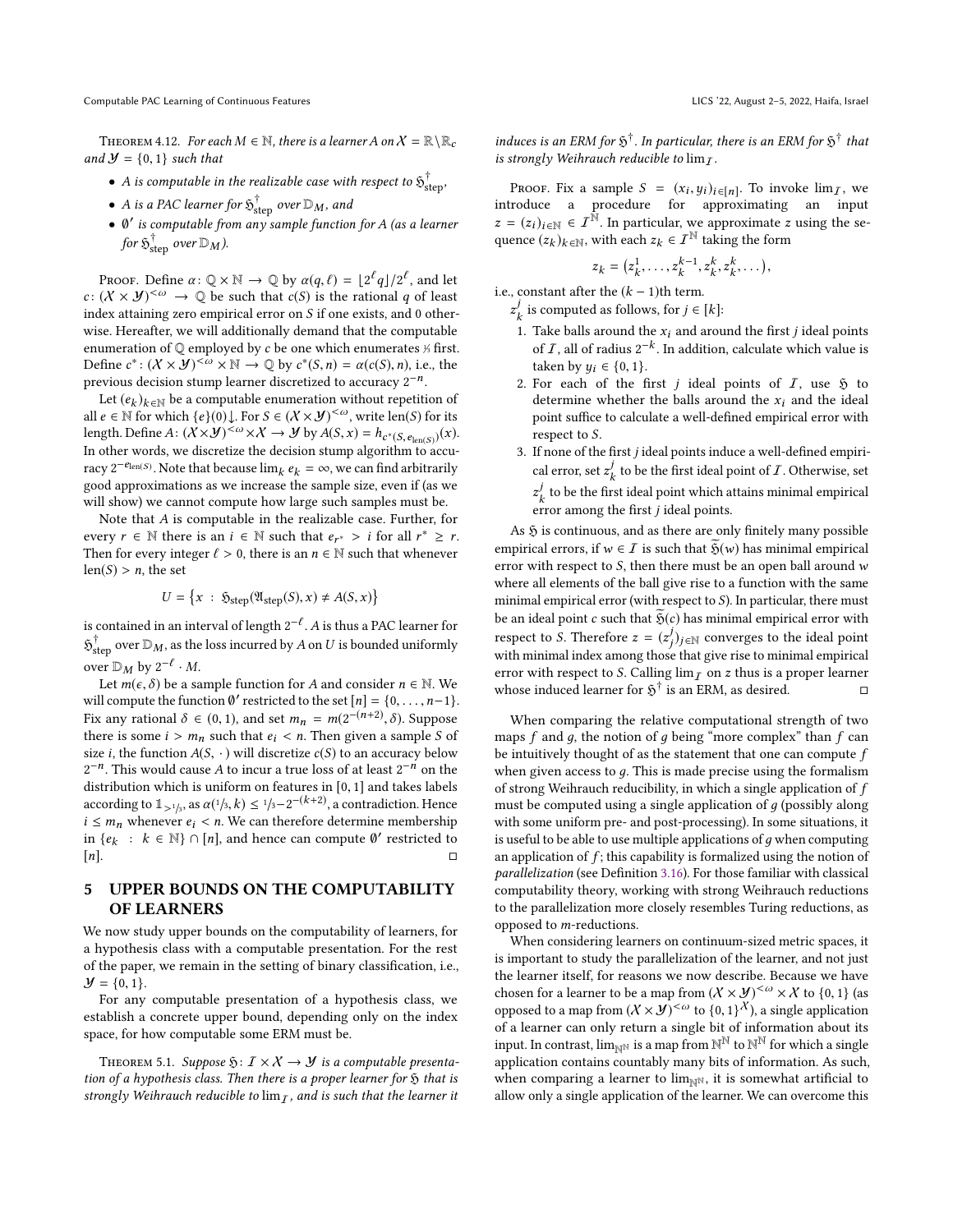LICS '22, August 2-5, 2022, Haifa, Israel N. Ackerman, J. Asilis, J. Di, C. Freer, and J. Tristan

obstacle by instead considering the parallelization of the learner, i.e., by allowing ourselves to simultaneously ask countably many questions of the learner, rather than a single one.

In considering the parallelization, the upper bound may increase from  $\lim_{T}$  to  $\lim_{N\to\infty}$ , but no further.

<span id="page-9-2"></span>COROLLARY 5.2. Suppose  $\mathfrak{H}: I \times X \rightarrow \mathcal{Y}$  is a computable presentation of a hypothesis class. Then there is a proper learner for  $\tilde{y}$  whose parallelization is strongly Weihrauch reducible to lim<sub>NN</sub>, and is such that the learner it induces is an ERM for  $\mathfrak{H}^{\dagger}$  . In particular, there is an ERM for  $\mathfrak{H}^{\dagger}$  whose parallelization is strongly Weihrauch reducible to  $\lim_{N\to\infty}$ .

PROOF. Let  $\mathfrak A$  be the proper learner constructed in the proof of Theorem [5.1,](#page-8-1) which satisfies  $\mathfrak{A} \leq_{\text{sW}} \lim_{\mathcal{I}}$ . By Corollary [3.14,](#page-4-3) we have  $\lim_{T \to \text{sw}} \lim_{\mathbb{N}^{\mathbb{N}}}$ , so that  $\mathfrak{A} \leq_{\text{sw}} \lim_{\mathbb{N}^{\mathbb{N}}}$ .

Observe that strong Weihrauch reductions are preserved under parallelization, and so  $\hat{\mathfrak{A}} \leq_{sW} \overline{\lim_{N^N}}$ . Finally, we have  $\overline{\lim_{N^N}} \equiv_{sW}$ <br> $\lim_{N^N}$   $\mathfrak{b}_V$  Lemma 3.17  $\lim_{\text{NN}}$  by Lemma [3.17.](#page-4-4)

In Section [6](#page-9-0) we provide matching lower bounds on the parallelization of proper learners.

We now show in Theorem [5.3](#page-9-1) that in the setting of Theorem [5.1,](#page-8-1) there is always an ERM that is computable in the realizable case. Theorem [5.3](#page-9-1) can be viewed as a generalization of [\[3,](#page-10-1) Theorem 10].

<span id="page-9-1"></span>THEOREM 5.3. Suppose  $\mathfrak{H}: I \times X \rightarrow \mathcal{Y}$  is a computable presentation of a hypothesis class. Then there is a proper learner for  $\mathfrak H$ that is computable in the realizable case, and is such that its induced learner is an ERM for  $\mathfrak{H}^{\dagger}$  that is computable in the realizable case. In particular, there is an ERM for  $\tilde{\mathfrak H}^{\dagger}$  that is computable in the realizable case.

PROOF. Suppose  $S \in \Phi_{\mathfrak{H}^{\dagger}}$ . There is some  $w \in \mathcal{I}$  such that  $\widetilde{\mathfrak{H}}(w)$ has empirical error <sup>0</sup> with respect to S. Because there are only finitely many possible values of the empirical error with respect to  $S$ , there must be some open ball  $B$  around  $w$  such that for all elements  $w^* \in B$ , the function  $\widetilde{\mathfrak{H}}(w^*)$  has empirical error 0 with respect to  $S$ . In particular, there must be some ideal point c in this respect to  $S$ . In particular, there must be some ideal point  $c$  in this ball. Therefore the algorithm which searches through all ideal points and returns the first to attain an empirical error 0 with respect to S will eventually halt. This algorithm is a proper learner that is computable in the realizable case, and its induced learner is an ERM for  $\tilde{\mathfrak H}^{\dagger}$  that is computable in the realizable case.  $\hfill \Box$ 

Remark 5.4. The algorithms in Theorems [5.1](#page-8-1) and [5.3](#page-9-1) would have failed had  $Y$  not been computably discrete, in which case verifying that a hypothesis incurs an empirical error of 0 would not be computable. When  $\mathcal{Y} = \{0, 1\}$ , as in this paper, the predictions of hypotheses on features can be deduced exactly, allowing for precise computation of empirical errors. If  $\mathcal{Y} = \mathbb{R}$ , in contrast, then predictions of hypotheses h take the form  $(q_k - 2^{-k}, q_k + 2^{-k})$ <br>for  $q_k \in \mathbb{Q}$  and chosen  $k \in \mathbb{N}$  amounting to the information that for  $q_k \in \mathbb{Q}$  and chosen  $k \in \mathbb{N}$ , amounting to the information that  $h(x) \in (q_k - 2^{-k}, q_k + 2^{-k}).$ <br>Some such intervals allow

Some such intervals allow one to conclude that  $h(x) \neq y$ , namely when  $y \notin (q_k - 2^{-k}, q_k + 2^{-k})$ , and thus that h does not attain an empirical error of 0. Vet no such interval allows one to conclude empirical error of 0. Yet no such interval allows one to conclude that  $h(x) = y$  for even a single example  $(x, y)$  if y may take any real value, much less that  $h$  attains an empirical error of 0 across an entire sample.

#### 5.1 Applications

We now apply techniques from the proof of Theorem [5.3](#page-9-1) to concrete settings where we have more information about the structure of the hypothesis class.

The restricted setting of computability in the realizable case, as in Theorem [5.3,](#page-9-1) provides a stopping criterion for detecting a hypothesis in  $\mathfrak{H}^{\dagger}$  attaining minimal empirical risk on S, thereby<br>aliminating the need for lim - A similar criterion would arise if eliminating the need for  $\lim_{\overline{I}}$ . A similar criterion would arise if the size of the restriction of a (computably presented) class  $H$ to a given sample S could be known in advance. In such a case, one could walk through the ideal points of  $I$  as in the proof of Theorem [5.3](#page-9-1) until all such behaviors on  $S$  are encountered, subsequently returning one which attains the minimal empirical error.

<span id="page-9-3"></span>THEOREM 5.5. Suppose  $\mathfrak{H}: I \times X \rightarrow \mathcal{Y}$  is a computable presentation of a hypothesis class, and that for all finite  $U \subseteq X$ , the size of  $\{h\}_{U} : h \in \tilde{\mathfrak{H}}^{\dagger}$  can be computed, uniformly in U. Then<br>an EPM learner for  $\tilde{\mathfrak{H}}^{\dagger}$  is computedle. an ERM learner for  $\tilde{p}^{\dagger}$  is computable.

PROOF. Let  $n \in \mathbb{N}$ . Define  $\mathfrak{H}^n : \mathcal{I} \times \mathcal{X}^n \to \mathcal{Y}^n$  to be the map where  $\mathfrak{H}^n(w,(x_j)_{j \in [n]}) = (\mathfrak{H}(w,x_j))_{j \in [n]}$ . Note that this is a continuous function and hence for all  $w \in \mathcal{T}$  and for every  $u \in \mathcal{X}^n$  there uous function, and hence for all  $w \in \overline{I}$  and for every  $u \in \mathcal{X}^n$  there is an ideal point c such that  $\mathfrak{H}^n(w, u) = \mathfrak{H}^n(c, u)$ .<br>Suppose  $U \subset X$  is finite We then have

Suppose  $U \subseteq \mathcal{X}$  is finite. We then have

 $|\{h\}_{U}: h \in \mathfrak{H}^{\dagger}\}\| = |\{\widetilde{\mathfrak{H}}(c)\}_{U}: c \text{ is an ideal point of } I\}|$ 

In particular, by searching through all the ideal points of  $\overline{I}$  we realize all behavior (restricted to U) that occurs in  $\tilde{\mathfrak{H}}$ . So, from <br>Uhlu:  $h \in \tilde{\mathfrak{H}}$  l we can compute ideal points of  $I$  realizing all such  $\left|\{h\}_{U}: h \in \mathfrak{H}^{\dagger}\right|\right|$  we can compute ideal points of  $I$  realizing all such behavior. From this it is straightforward to choose an ideal point behavior. From this it is straightforward to choose an ideal point which minimizes the empirical error on any sample  $(x_i, y_i)_{i \in [m]}$ <br>where  $\{x_i : i \in [m]\} - I$ where  $\{x_i : i \in [m]\} = \overline{U}$ .

It has been shown in [\[11\]](#page-11-14) that the computability condition of Theorem [5.5](#page-9-3) is enjoyed by maximum classes, i.e., those which achieve the bound of the Sauer–Shelah lemma. We can thus conclude computable PAC learnability for such maximum classes.

COROLLARY 5.6. If  $\mathfrak{H}: I \times X \to Y$  is a computable presentation of a hypothesis class, and  $\mathfrak{H}^{\dagger}$  is a maximum class of finite VC dimension, then it is computably PAC learnable.

## <span id="page-9-0"></span>6 LOWER BOUNDS ON THE COMPUTABILITY OF LEARNERS

We now provide a converse to Corollary [5.2](#page-9-2) by establishing a lower bound on the computability of a proper PAC learner and a sample function for it.

Let  $\mathfrak B$  be the proper learner produced by Corollary [5.2.](#page-9-2) Because B induces an ERM, it is a proper PAC learner with computable sample function r (by Theorem [3.24\)](#page-5-1). Hence  $(\mathfrak{B},r) \leq_{\text{sW}} \lim_{N\to\mathbb{N}}$ . Theorem [6.1](#page-10-4) (in the case where sample functions are computable) provides a converse.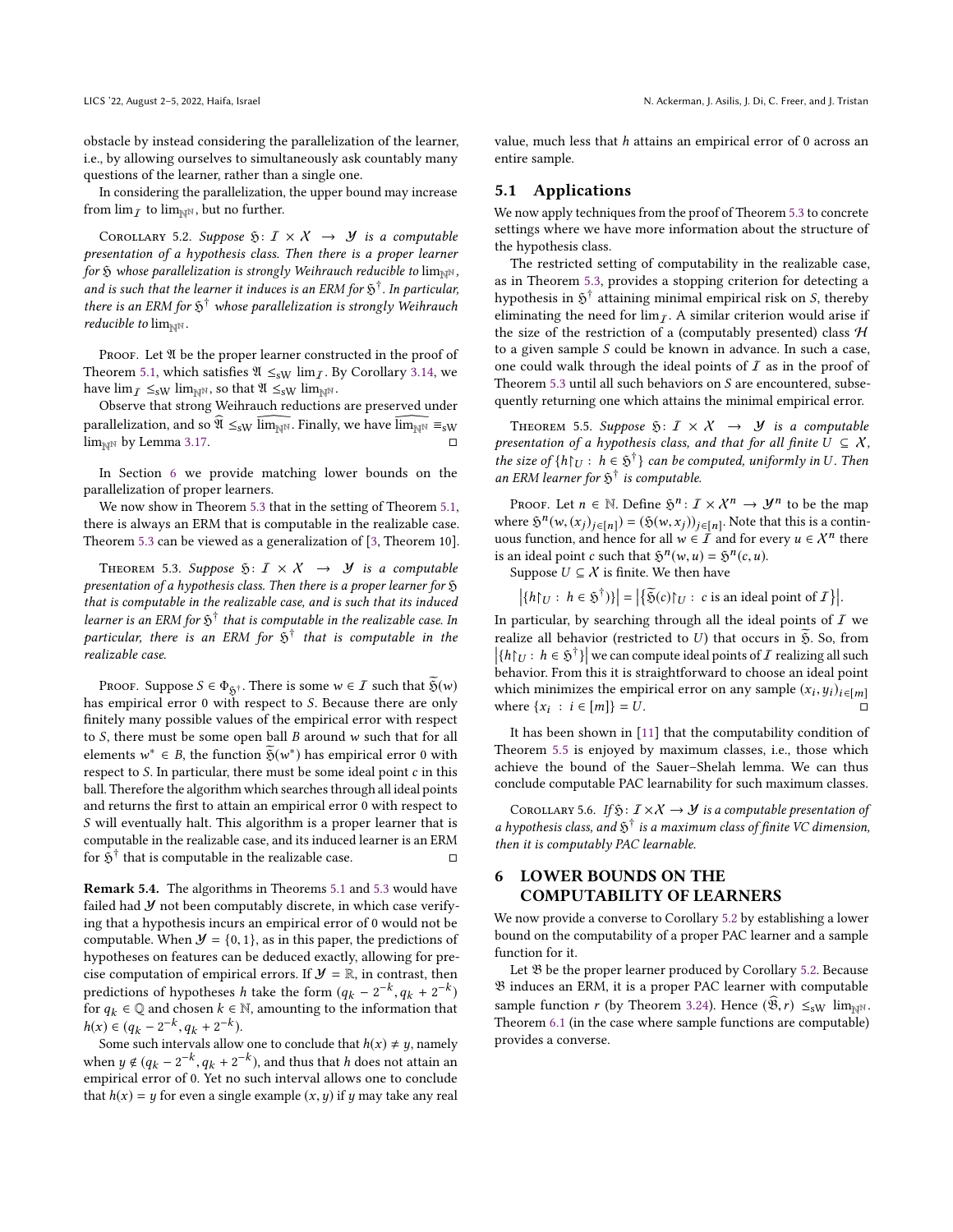<span id="page-10-4"></span>Theorem 6.1. There is a hypothesis class that is PAC learnable but which admits a computable presentation  $\mathfrak H$  such that  $\lim_{N\to\infty} S_{\text{SW}}(\mathfrak{A},m)$  whenever  $\mathfrak A$  is a proper PAC learner for  $\mathfrak H$  and m is a sample function for the PAC learner for  $\mathfrak{H}^{\dagger}$  that  $\mathfrak A$  induces.

PROOF. Let  $X$  be the product of computable metric spaces  $N$  and  $\mathbb{N}^{\mathbb{N}}$ , and define the index space  $I$  to be

$$
\left\{(e,z)\in\mathbb{N}\times\mathbb{N}^{\mathbb{N}}\;:\;\{e\}^z(0)\!\downarrow\right\}
$$

with distance inherited from  $\chi$  and ideal points of the form  $(e, z)$ where z has only finitely many nonzero values, ordered by when the respective programs with oracles halt on input 0.

Given  $(e_0, z_0), (e_1, z_1) \in X$ , we write  $(e_0, z_0) \sim (e_1, z_1)$  when (a)  $e_0 = e_1$  and (b)  $\{e_0\}^{z_0}(0) \downarrow$  if and only if  $\{e_1\}^{z_1}(0) \downarrow$ , with program  $e_0$  with oracle  $z_0$  taking the same number of steps to halt on input 0 as does  $e_1$  with oracle  $z_1$  (when they both halt). Define  $\mathfrak{H}: I \times \mathcal{X} \to \{0, 1\}$  by

$$
\mathfrak{H}((e_0, z_0), (e_1, z_1)) = \begin{cases} 1 & (e_0, z_0) \sim (e_1, z_1); \\ 0 & \text{otherwise.} \end{cases}
$$

Note that  $\tilde{y}$  is computable because  $\{e_0\}^{z_0}(0) \downarrow$  for every  $(e_0, z_0) \in I$ .<br>First we show that  $\tilde{y}^{\dagger}$  shatters no set of size 2, so that it has

First we show that  $\mathfrak{H}^{\dagger}$  shatters no set of size 2, so that it has VC dimension 1 and hence is PAC learnable by Theorem [3.23.](#page-5-0) Let  $(e_0, z_0), (e_1, z_1) \in \mathcal{X}$  be distinct. If there exists an  $h \in \mathfrak{H}^{\dagger}$  with  $h(e_0, z_0) = 1$  and  $h(e_1, z_1) = 0$ , then there is some k such that  $h(e_0, z_0) = 1$  and  $h(e_1, z_1) = 0$ , then there is some k such that the program  $e_0$  with oracle  $z_0$  halts on input 0 in exactly  $k$  steps but either  $e_0 \neq e_1$  or the program  $e_1$  with oracle  $z_1$  does not halt on input 0 in exactly k steps. But then there is no  $g \in \mathfrak{H}^{\dagger}$  with  $g(g, \tau_0) = 1$  and  $g(g, \tau_0) = 1$ . Therefore  $\mathfrak{H}^{\dagger}$  does not shotter the  $g(e_0, z_0) = 1$  and  $g(e_1, z_1) = 1$ . Therefore  $\mathfrak{H}^{\dagger}$  does not shatter the set  $\{(e_0, z_0), (e_1, z_1)\}.$ 

Now suppose that  $\mathfrak{A}: (\mathcal{X} \times \mathcal{Y})^{\leq \omega} \to \mathcal{I}$  is a proper PAC learner for  $\tilde{S}$ , let A be the induced PAC learner for  $\tilde{S}^{\dagger}$ , and let m be a sample function for A (as a PAC learner for  $\tilde{S}^{\dagger}$ ). We will show that sample function for A (as a PAC learner for  $\mathfrak{H}^{\dagger}$ ). We will show that  $I \leq \mathfrak{H}$  m. Than by Lamma 2.15, we will have  $\lim_{\delta \to 0} \mathfrak{H}$  m.  $J \leq_{\text{SW}} (\widehat{\mathfrak{A}},m)$ . Then by Lemma [3.15,](#page-4-5) we will have  $\lim_{\mathbb{N}^{\mathbb{N}}} \leq_{\text{SW}} (\widehat{\mathfrak{A}},m)$ .

Let  $z \in \mathbb{N}^N$ . We aim to uniformly compute  $z'$  using  $\mathfrak{A}$ ,  $m$ , and  $\mathfrak{F}$  is the preprocess. Colculate  $k = m(\epsilon, \delta)$  for any choice of z. First we preprocess. Calculate  $k = m(\epsilon, \delta)$  for any choice of  $\epsilon, \delta \in (0, 1)$  and construct the sequence  $S_{e, z} = (((e, z), 1)^k)_{e \in \mathbb{N}}$ .<br>Then apply  $\hat{A}$  to obtain a sequence  $((s, z), z)$ . Then, apply  $\widehat{A}$  to obtain a sequence  $(\ell_e, s_e)_{e \in \mathbb{N}}$ .

Now consider the measure  $D(e, z)$  which places a pointmass on  $((e, z), 1)$ . Because A is a PAC learner, we have

$$
\Pr_{S \sim D^k_{(e,z)}} \Big( \big| L_{D_{(e,z)}} (A(S)) - \min_{w \in I} L_{D_{(e,z)}} (\widetilde{\mathfrak{H}}(w)) \big| < \epsilon \Big) > 1 - \delta.
$$

Therefore, as  $D_{(e, z)}$  is a point<br>mass, we have

$$
\left| L_{D_{(e,z)}} (A(S_{e,z})) - \min_{w \in \mathcal{I}} L_{D_{(e,z)}} (\widetilde{\mathfrak{H}}(w)) \right| < \epsilon.
$$

Again because A is a PAC learner and  $D(e, z)$  is atomic, we have an equivalence between the following statements: equivalence between the following statements:

- (1)  $A(S_{e,z})(e, z) = 1$ .
- (2)  $L_{D(e,z)}(A(S_{e,z})) = 0.$
- (3)  $L_{D(e,z)}(\widetilde{\mathfrak{H}}(w)) = 0$  for some  $w \in I$ .<br>(4)  $\mathfrak{H}(w)(e,z) = 1$  for some  $w \in I$ .
- (4)  $\mathfrak{H}(w, (e, z)) = 1$  for some  $w \in \mathcal{I}$ .

In particular, (3)  $\Rightarrow$  (2) because  $D_{(e,z)}^k$  concentrates mass on  $S_{(e,z)}$ , So otherwise A would be guaranteed to incur a loss of  $1 > \epsilon$ 

when trained on samples drawn from  $D_{(e,z)}^k$ , contradicting the PAC condition on  $m(e, \delta)$ condition on  $m(\epsilon, \delta)$ .

Now note that if  $\{e\}^z(0)$ , then there is a  $w = (e, z) \in I$  such that  $\mathfrak{h}(w(e, z)) = 1$  by the previous equivalence this implies that that  $\mathfrak{H}(w, (e, z)) = 1$ ; by the previous equivalence, this implies that  $A(S_{e,z})(e, z) = 1.$ 

We are now equipped to post-process and calculate  $z'(n)$ . If  $n \neq$  then  $A(S_1)(n, z) = 0$  and  $y(n, z)(n, z) = a(1) \Rightarrow z(1)$  in the equivalence  $\ell_n$ , then  $A(S_{n,z})(n,z) = 0$  and, via  $\neg(1) \Rightarrow \neg(4)$  in the equivalence,  ${n}^{z}(0)$ <sup>†</sup>, meaning  $z'(n) = 0$ .<br>Otherwise  $n - \ell$  First co

Otherwise,  $n = \ell_n$ . First compute  $\{n\}^{s_n}(0)$ . This computation is<br>contraded to half, by definition of  $\overline{L}$  and the fact that  $\overline{N}$  is a proper guaranteed to halt, by definition of  $I$  and the fact that  $\mathfrak A$  is a proper learner. Let t be the number of steps it took to halt. Next run  $\{n\}^2$ <br>on input 0 for t steps. If it halts within t steps, then  $\{n\}^2(0)$  and on input 0 for t steps. If it halts within t steps, then  $\{n\}^2(0)$  and  $\infty$   $\mathbb{Z}^{\ell}(n) = 1$ . If  $\{n\}^2$  has not halted on input 0 within t steps, then so  $z'(n) = 1$ . If  ${n}z^2$  has not halted on input 0 within t steps, then  $A(S_1, n; z) = 0$  and the equivalence again implies that  $In^1Z(0)$ .  $A(S_{n,z})(n, z) = 0$  and the equivalence again implies that  $\{n\}^z(0)$ , meaning  $z'(n) = 0$ meaning z ′  $(n) = 0.$ 

Theorem [6.1](#page-10-4) establishes that for computably presented hypothesis classes (of finite VC dimension), in general there is no computable procedure for PAC learning the hypothesis class from samples.

## ACKNOWLEDGMENTS

The authors would like to thank Caleb Miller for valuable discussion on the topic, particularly in helping refine the notion of computable PAC learning and in describing the computable algorithm for the decision stump.

The authors would also like to thank the anonymous reviewers, whose comments and suggestions improved the presentation.

An extended abstract [\[2\]](#page-10-7) announcing related results in a different setting was presented at the Eighteenth International Conference on Computability and Complexity in Analysis (July 26–28, 2021), and an earlier version [\[1\]](#page-10-2) of the present paper was posted on the arXiv in November, 2021.

This material is based upon work supported by the National Science Foundation under grant no. CCF-2106659. Freer's work is funded in part by financial support from the Intel Probabilistic Computing Center.

### REFERENCES

- <span id="page-10-2"></span>[1] Nathanael Ackerman, Julian Asilis, Jieqi Di, Cameron Freer, and Jean-Baptiste Tristan. 2021. On Computable Learning of Continuous Features. arXiv e-print 2111.14630 (2021). arXiv[:2111.14630](https://arxiv.org/abs/2111.14630)
- <span id="page-10-7"></span>[2] Nathanael Ackerman, Julian Asilis, Jieqi Di, Cameron Freer, and Jean-Baptiste Tristan. 2021. On the Computable Learning of Continuous Features. In Eighteenth International Conference on Computability and Complexity in Analysis. [http://cca](http://cca-net.de/cca2021/)[net.de/cca2021/](http://cca-net.de/cca2021/)
- <span id="page-10-1"></span>[3] Sushant Agarwal, Nivasini Ananthakrishnan, Shai Ben-David, Tosca Lechner, and Ruth Urner. 2020. On Learnability with Computable Learners. In Proceedings of the 31st International Conference on Algorithmic Learning Theory (ALT) (PMLR, Vol. 117). 48–60. <http://proceedings.mlr.press/v117/agarwal20b.html>
- <span id="page-10-3"></span>Achilles A. Beros. 2014. Learning theory in the arithmetic hierarchy. Journal of Symbolic Logic 79, 3 (2014), 908–927. <https://doi.org/10.1017/jsl.2014.23>
- <span id="page-10-0"></span>[5] Anselm Blumer, A. Ehrenfeucht, David Haussler, and Manfred K. Warmuth. 1989. Learnability and the Vapnik–Chervonenkis Dimension. Journal of the ACM 36, 4 (1989), 929–965. <https://doi.org/10.1145/76359.76371>
- <span id="page-10-6"></span>[6] Vasco Brattka, Guido Gherardi, and Arno Pauly. 2021. Weihrauch Complexity in Computable Analysis. In Handbook of Computability and Complexity in Analysis, Vasco Brattka and Peter Hertling (Eds.). Springer, 367–417. [https://doi.org/10.](https://doi.org/10.1007/978-3-030-59234-9_11) [1007/978-3-030-59234-9\\_11](https://doi.org/10.1007/978-3-030-59234-9_11)
- <span id="page-10-5"></span>[7] Vasco Brattka, Peter Hertling, and Klaus Weihrauch. 2008. A tutorial on computable analysis. In New Computational Paradigms. Springer, 425–491. [https://doi.org/10.1007/978-0-387-68546-5\\_18](https://doi.org/10.1007/978-0-387-68546-5_18)